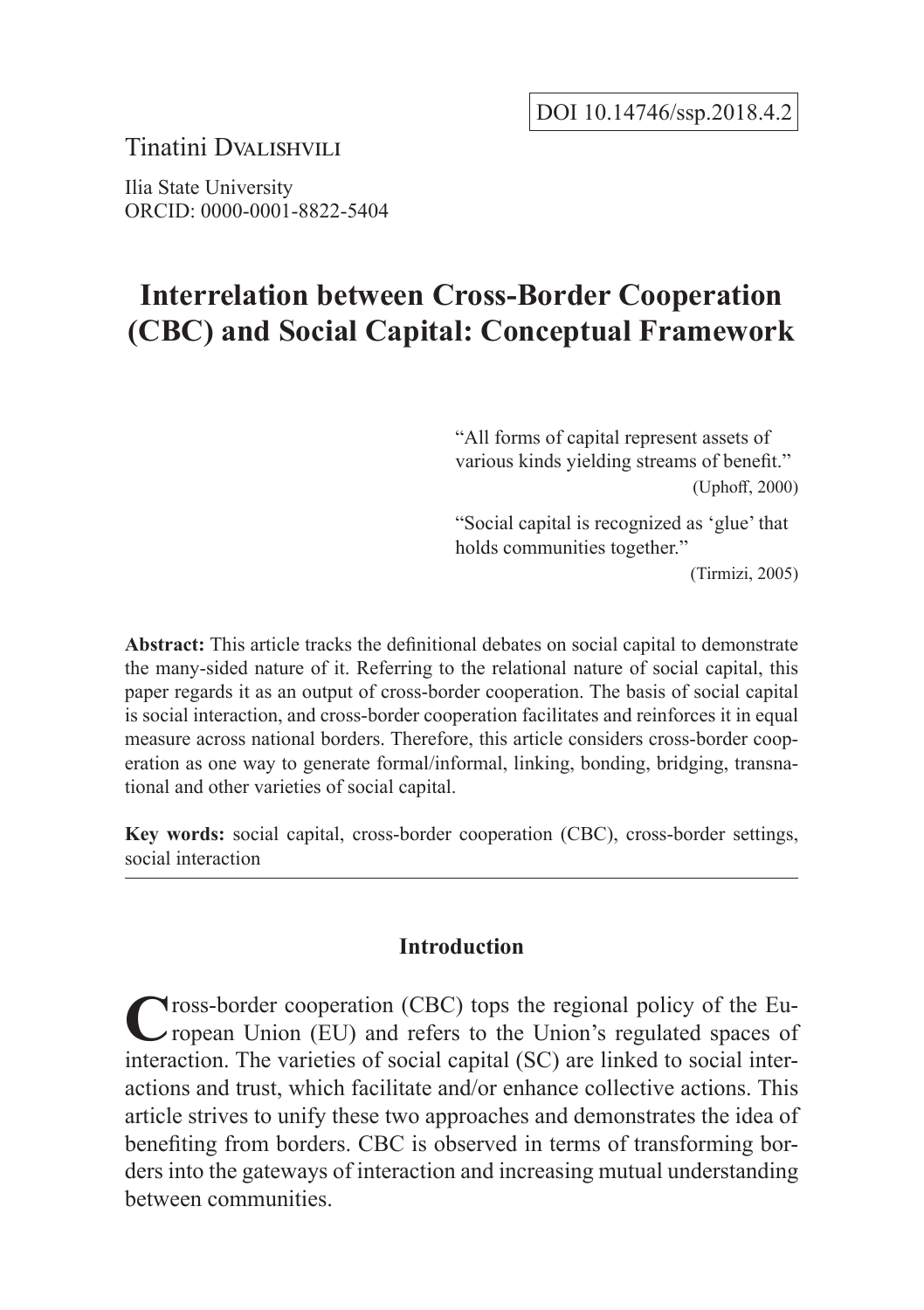CBC is typically discussed as a part of a wider debate over economic development, regional policy, community initiatives, multi-level governance (MLG), and so on. This article supports the understanding of SC as a by-product of intensive interaction across borders of adjacent neighbors and discusses different types of SC that CBC ensures. This discourse again underlines the contact effect of borders, and contributes to the dismantling of the traditional state-centered concept of borders and their barrier effects.

#### **Setting the scene: definitional debates**

Previously, the dominant economic theories utilized only economic determinants to explain the reasons behind economic development across the world, and socio-cultural variables were not discussed. Later, scientists argued that economic growth was not only a by-product of economic production (physical and human capital), and that socio-cultural factors do indeed matter. This new discourse has triggered the understanding of economic activities as socially constructed phenomena and provoked the dynamic emergence of *social capital* in economic and political debates. Since the late 1970s, 'social capital' as an interdisciplinary concept enriched the fields of economics, sociology and political science. The term itself implies that there must be *social consequences*.

Castle (2002) distinguishes the following (self-explanatory) forms of capital: natural, human, human-created and social. As he clarifies, *natural capital* refers to resources in nature which are used by humans; *human capital* is linked to the capacity of individuals to satisfy their own needs and those of others; *human-created capital* is man-made hardware and software brought into existence; and, *social capital* is linked to groups/ communities' interactions, norms, networks, trust, expectations of reciprocity and information exchange, which are essential for the functioning of the economic and political systems (Castle, 2002, pp. 335–338). Social capital is a vital complement to the concepts of natural, physical, and human capital; it opens up new opportunities, while others restrict. Moreover, Ostrom (2000) explains the following disparities between social and physical capital: 1) "social capital does not wear out with use, but rather with disuse"; 2) it is difficult to see and measure; 3) it is hard to construct through external interventions; 4) national and regional institutions impact the level and type of social capital (Ostrom, 1999, p. 172).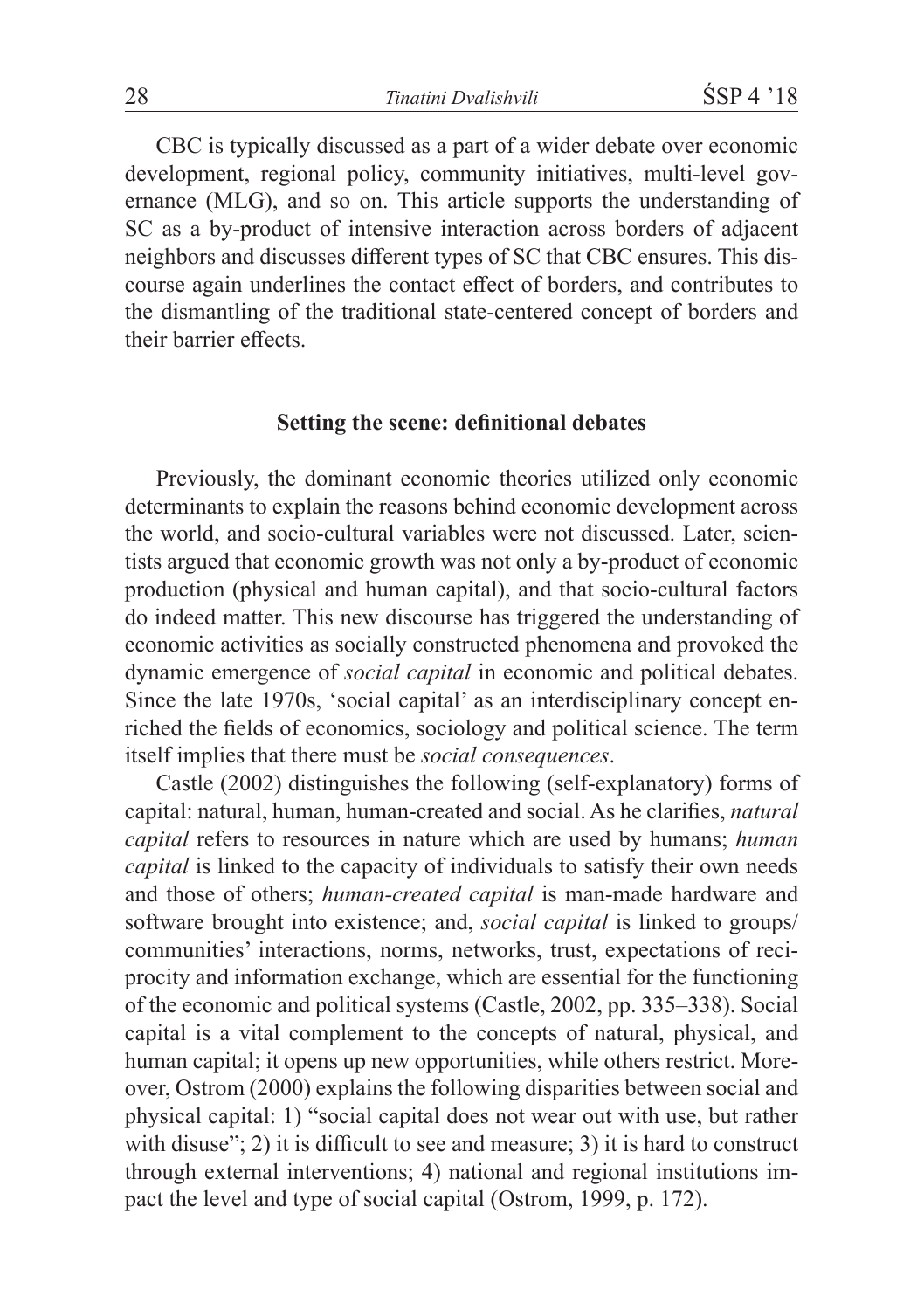Lyda Judson Hanifan<sup>1</sup> remarks: "In the use of the phrase social capital, I make no reference to the usual acceptation of the term capital, except in a figurative sense. I do not refer to real estate, or to personal property, or to cold cash, but rather to that in life which tends to make these tangible substances count for most in the daily lives of people, namely good will, fellowship, mutual sympathy, and social intercourse among a group of people and families who make up a social unit, the rural community" (Hanifan, 1916, p. 130). Hanifan emphasizes that community improvements begin when people get together and accumulate social capital. And, "the more the people do for themselves, the larger will community social capital become, and the greater will be the dividends upon the social investment" (ibid., p. 138).

The origins of the concept of social capital could be traced to Karl Marx (1818–1883), Emile Durkheim (1858–1917), John Dewey (1859–1952), Georg Simmel (1858–1918), and Max Weber (1864–1920), who emphasized the role of culture in economic growth. Later, in the 1960s–80s, the concept was re-developed by the Canadian sociologists (Seely et al., 1956) Jane Jacobs (1961) and Glenn Loury (1977). Since the 1980s, Pierre Bourdieu (1986), James S. Coleman (1988), Robert Putnam (1994), Nan Lin (1999) and Francis Fukuyama (2001) have contributed to the academic debates surrounding the idea that social interactions create social networks, foster confidence, form values, support culture and generate social capital, which constitutes an important part of economic and social life (Poder, 2011, p. 348). This article tries to bring the main recent findings of the authors together. None of these definitions are better than others, but all of them *conceptualize* the multifaceted aspects of social capital.

The French Sociologist Pierre Bourdieu,<sup>2</sup> in his book *Distinction* (1984), defines social capital as the "sum of the resources, actual or virtual, that accrue to an individual or a group by virtue of possessing a durable network of more and less institutionalized relationships of mutual acquaintance and recognition," and as "collectively-owned asset endowing members with credits" (Bourdieu, 1992, p. 119; Bhandari, Yasunobu, 2009, p. 487). Bourdieu believes that the most material types of social capital present themselves in immaterial forms and vice versa. And, under

<sup>1</sup> For the first time, he explained the term *social capital*.

<sup>&</sup>lt;sup>2</sup> French sociologist, anthropologist, philosopher (1930-2002); full title of his work: *Distinction: A Social Critique of the Judgement of Taste* (in French: *La Distinction*). The first English translation was done in 1984.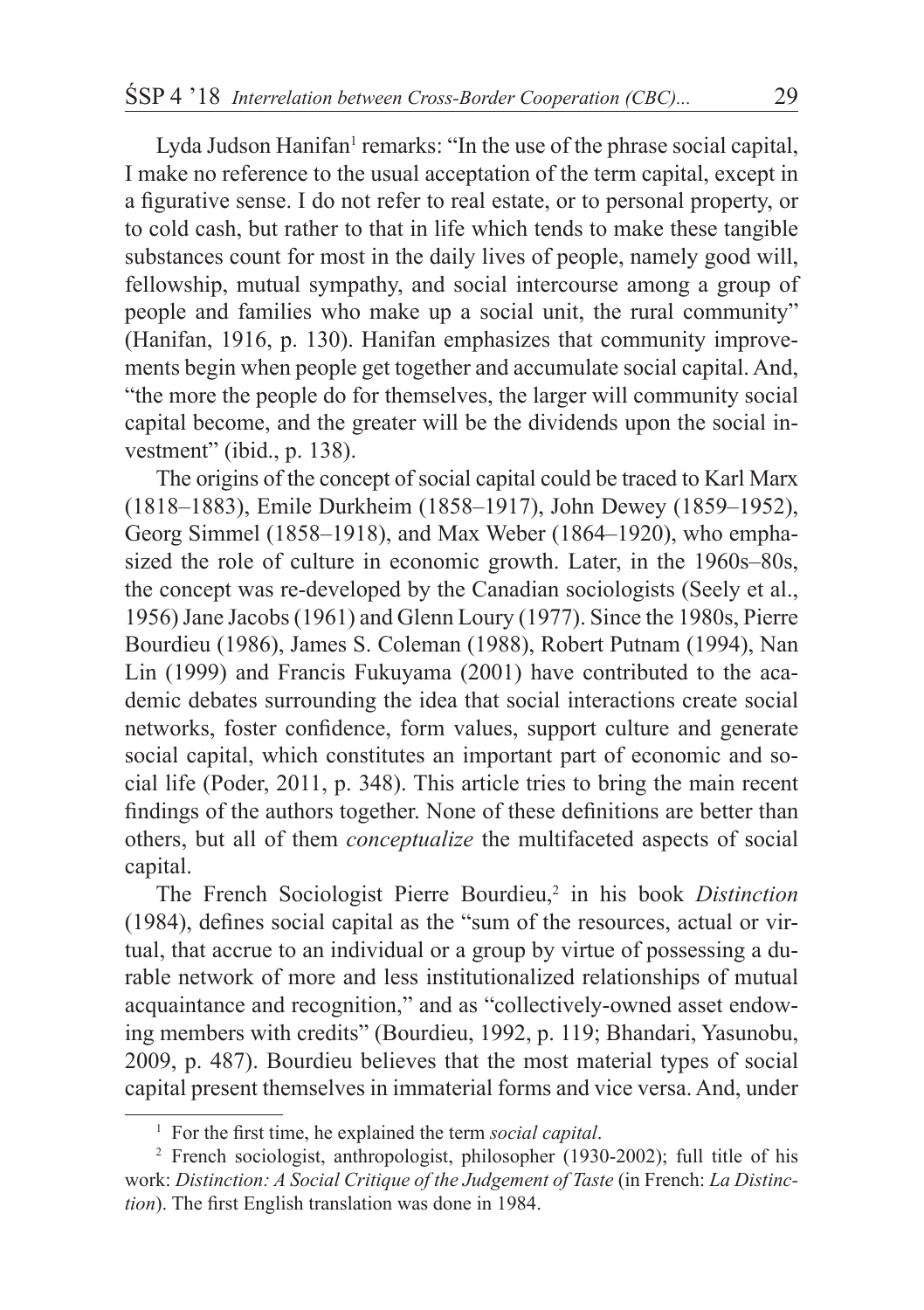certain conditions, social capital could be convertible into economic capital and may be even institutionalized (Bourdieu, 1986, p. 243). Bourdieu underlined the significance of institutional relationships of mutual recognition to generate social capital. In addition, Bourdieu claims that the volume of social capital depends on the size of the networks of connection.

James S. Coleman<sup>3</sup> defines social capital by its functions, describing it as conducive to facilitating certain actions, and examines both economic and non-economic benefits that it generates. Unlike other forms of capital, social capital resides in the structure of the relationships (*social structures*) between actors, and is not embedded in the actors themselves or physical features of production (Coleman, 1988, S98; Bhandari, Yasunobu, 2009, p. 488). Compared with physical capital, social capital is less tangible and less represented in material form. Coleman argues that the creation of social capital depends on the *trustworthiness* of the social environment; without a high degree of trustworthiness, there is a lack of social capital and, accordingly, institutions could not exist in such circumstances (Coleman, 1988, S102). Other findings of Coleman include: 1) social relations generate social capital, which is a source of information that facilitates actions; 2) Powerful and effective norms in a community constitute social capital, which leads people to activism for collective interests. For Bourdieu and Coleman, all social relationships, social structures and networks facilitate the creation of social capital which could be maintained and strengthened (ibid.). Social capital is represented in the following forms: *obligation and expectation* (strong mutual obligations leading to the formation of social capital), *civic engagement* (interpersonal trust), *information* (the spread of information is valuable and supportive for social capital), *norms* (they encourage people to engage in collaborative communal actions), *relational authority, social organization and social network*  (a network's degree of closure is pre-condition for avoiding asymmetric relationships and improving the efficiency of the norms) (Coleman, 1988, S103–108; Keele, 2005, pp. 140–147). As Coleman argues, social capital is created "when the relations among persons change in ways that facilitate action" (Coleman, 1990, p. 304). By comparing different kinds of capital, Coleman differentiates social capital as even less tangible than physical and human capital, because it is embodied in the *relationships* between people and facilitates productive activities (ibid.). Unlike physical capital, which is typically a *private* good, social capital is a *public* good,

<sup>&</sup>lt;sup>3</sup> American sociologist, researcher (1926–1995).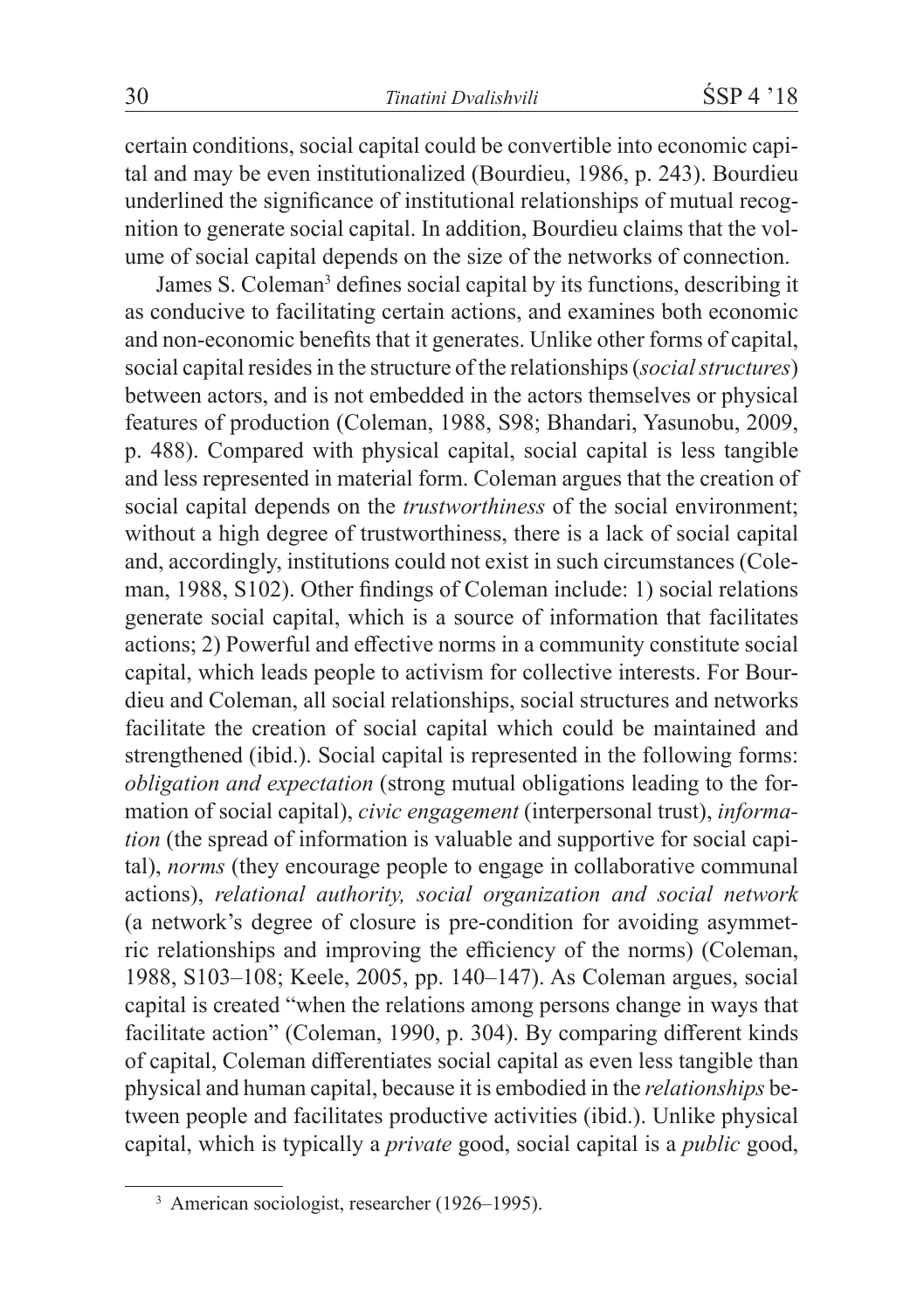where all members of the circle benefit. Accordingly, for the purpose of creating, maintaining or destroying social capital, Coleman indicates the importance of the *closure* of the social networks to keep the actors within the system, for the stability of social structure and the specific ideology as well as regular communication and renewal of social relationships. The significance of *trust* is also underlined in the work of Philip Keefer and Stephen Knack (2005). As they conclude, trust and trustworthiness have an impact on economic outcomes and development, activate paths to innovation and investment, accumulate higher yields to human capital, and also may improve governmental performance, the level of political participation and the functioning of societies (Knack, Keefer, 1997, p. 1252; Feldman, Assaf, 1999, p. 5; Keefer, Knack, 2005a). Moreover, whenever individuals are close socially, both trust and trustworthiness increase; and when partners are of different races and nationalities, trust and trustworthiness decline (Gleaser et al., 2000, p. 840).

Like Bourdieu and Coleman, Robert Putnam<sup>4</sup> re-asserts that social capital refers to social organization, such as networks, norms, and trust that supports cooperation within a community (Putnam, 1994, p. 7). When citizens mutually trust each other, they are more likely to act for the common public good; socio-political networks are organized horizontally; civic solidarity, 'civic virtue' and communication increases, and an environment for economic growth and democracy develops. Social capital is self-reinforcing and cumulative, and consequently, "[s]uccessful collaboration in one endeavor builds connections and trust – social assets that facilitate future collaboration in other, unrelated tasks. Social capital is a 'public good,' that is, it is not the private property of those who benefit from it… Social capital typically consists of ties, norms, and trust transferable from one social setting to another" (ibid., p. 10).

The outstanding political scientist Francis Fukuyama emphasizes that all groups embodying social capital have a 'radius of trust' which encompasses people for whom the cooperative norms are operative. Accordingly, "if the social capital of a group produces positive externalities, the 'radius of trust' could be larger than a group itself" (Fukuyama, 2001, p. 8). In line with Alexis De Tocqueville, Fukuyama clarifies the political functions of social capital and explains that a low level of social capital is a reason for political dysfunction and inefficient local governance. Francis Fukuyama uses the concept of trust as a *measure* of social

<sup>4</sup> American political scientist.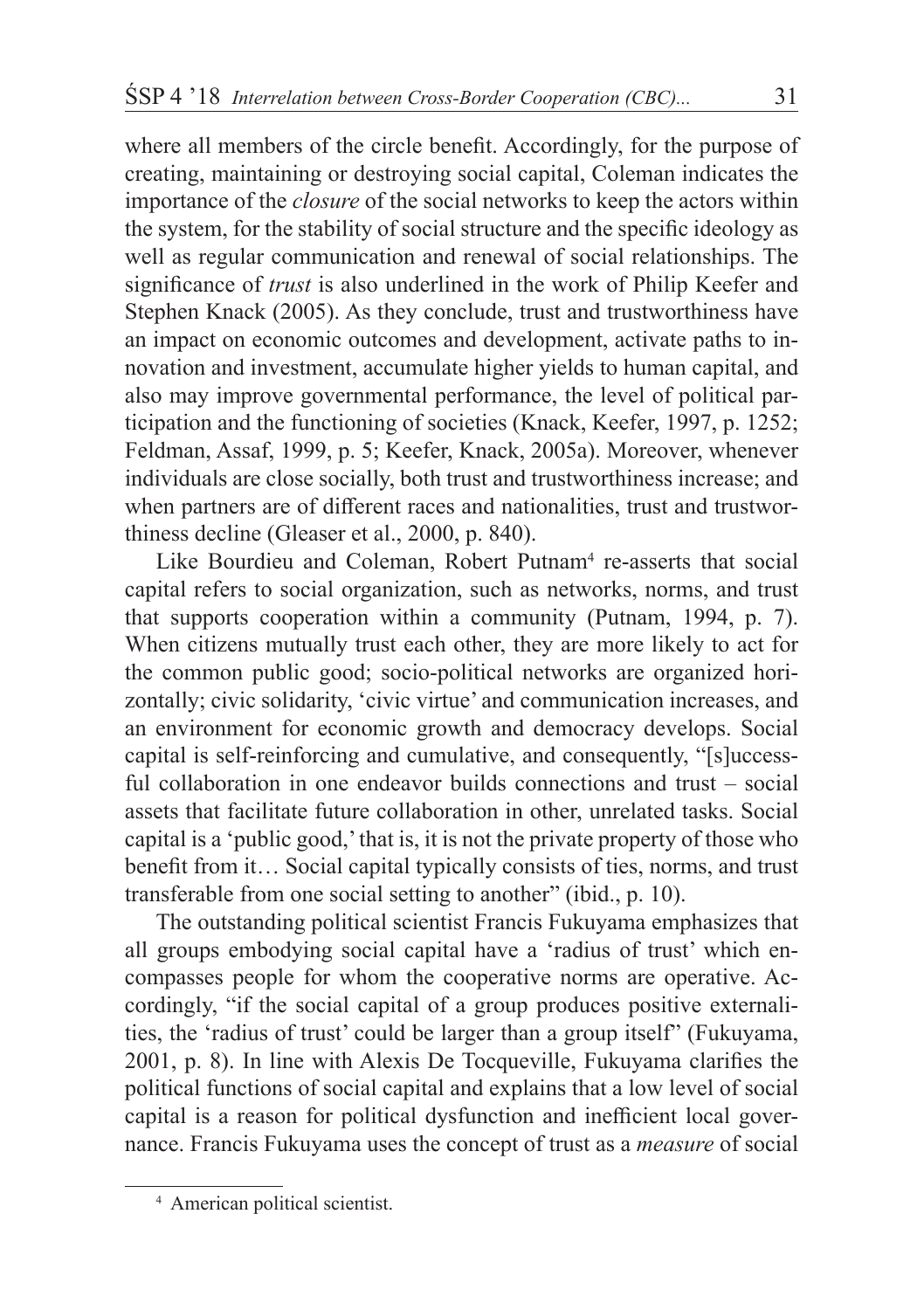capital, which could not be accumulated without the norms of reciprocity and successful civil networks. Thus the level of trust directly defines the prosperity, economic well-being and level of democracy in a given community (Feldman, Assaf, 1999, p. 19). Knack and Keefer (1997) find that a one-standard deviation increase in trust at the national level increases economic growth by more than ½ of a standard deviation (Gleaser, Laibson, Sacerdote, 2002, F437). According to Fukuyama, "trust arises when a community shares a set of moral values in such a way as to create expectations of regular and honest behavior" (Feldman, Assaf, 1999, p. 19).

For sociologist Nan Lin, the principle behind social capital is simple: "investment in social relations with expected returns.... resources embedded in a social structure which are accessed and/or mobilized in purposive actions" (Lin, 1999, pp. 30–31). Taking into account the role of social capital in social integration and solidarity, Lin regards it as 'relational asset'. Lin rejects the requirement of network closure or density for the utility of social capital and claims that open or closed networks produce better returns in different circumstances (for instance, a denser network will promote the sharing of resources and maintain individual/group resources, while open networks give access to increased resources, which increases opportunities for additional resources) (Lin, 1999, p. 34). Michael Woolcock (1998) joins the definitional debate around social capital and also refers to the norms and networks that facilitate collective action (WorldBank, 2000).

However, there are still a number of definitional disagreements between the approaches of the authors mentioned above. For Bourdieu, social capital is only available for those who make the efforts to build it, while, in accordance with Coleman's approach, social capital is accessible to all in the network without any pre-conditions (Poder, 2011, p. 348). In addition, Lin explains social relations as relationships between individuals, whereas Bourdieu considers that social relations emerge between individuals enrolled in social groups that are products of history (ibid.). In brief, we could differentiate two main schools of thought in the literature on social capital. One (like Bourdieu, Burt, Portes, Landolt, etc.) refers to the resources that individuals can get by means of relationships; they are social and only accessible through and by relationships. The second approach (Loury, Coleman, Putnam, etc.) to social capital is directed at informal networks, formal civic organizations and underlines that it lies in the *relationships*, and leads public officials and citizens to find common solutions. Regarding the levels of social capital, Bourdieu (1986), Burt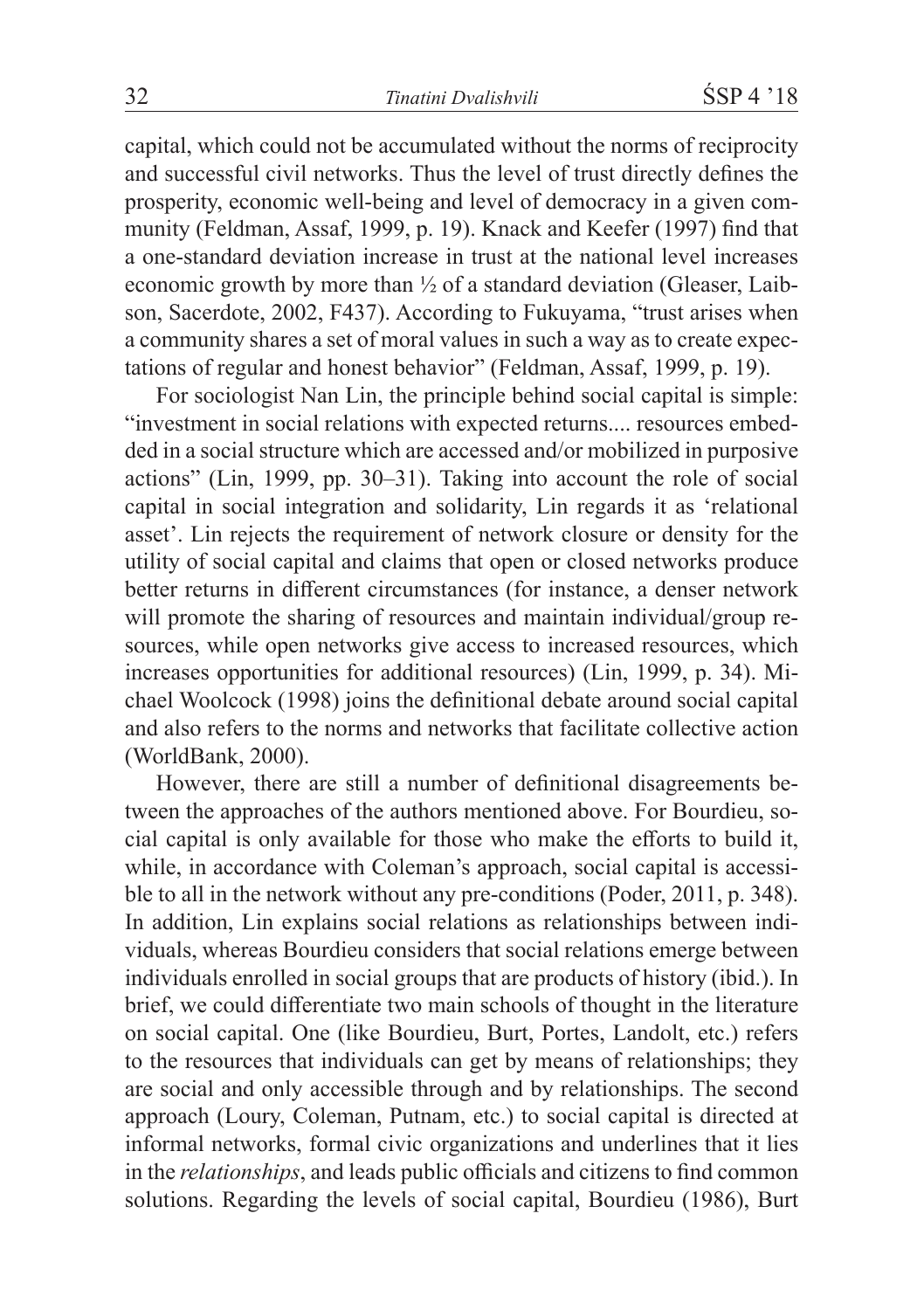(1992) and Nan Lin (2001) define social capital at the individual level; Coleman (1988, 1990) and Putnam (1993) refer to the community (meso) and societal levels respectively (Sato, 2013, p. 2). A working group in the World Bank, named Social Capital Initiative, adopts the definition of Coleman and Putnam and reports on social capital at the local level (ibid.). Moreover, the *functional conceptualization* of social capital is the most widely accepted and influential approach in political science, mostly developed by Coleman and Putnam. Their logic underlines that individuals do not stand alone; they accumulate their individual interests and interlink rational choices and social interaction (Poder, 2011, p. 343). This approach strives to identify social relationships which encourage cooperation. Both Coleman and Putnam presume trust and norms as significant outcomes of social networks, which enables collective action in return. Another understanding of social capital is the *network-based approach*, developed by Pierre Bourdieu. The main criticism of the network-based approach is directed at its narrowness, which leaves the key explicable dimensions of collective action out (Tirmizi, 2005, p. 37). Because of this, this approach is regarded as parsimonious and modest.

# **Positive impacts of social capital**

Many positive effects of social capital have been explored in different fields, such as political performance (Putnam), educational attainment (Coleman), healthcare, economic growth/poverty reduction (Narayan, 2000), crime reduction (Putnam, 1994), community development (Uphoff, Wijayaratna, 2000), post-disaster community recovery (Chamlee-Wright, Storr, 2011) and many more. More concretely, socio-cultural factors, such as trust, conventions, shared values, face-to-face contact, norms, etc., provide the supportive framework for widespread dynamic economic action (Evans, Syrett, 2007, p. 55). At the local level, extensive social co-operation, high value of sharing and mutual support have resulted in the effective allocation of local concerns.<sup>5</sup> In the neighbor-

<sup>&</sup>lt;sup>5</sup> For instance, the case of irrigation system construction in Nepal, empirically studied by Ostrom (2000). Anthropologist Alan Fisken explains the benefits of the reciprocal social interaction using the case of ethnic group Mossi in Burkina Faso. Because of having a sense of common identity, high degree of mutual solidarity and crisis-support, the Mossi ethnic group has created favorable conditions for household welfare (Grootaert, Oh, Swamy, 1999, p. 3).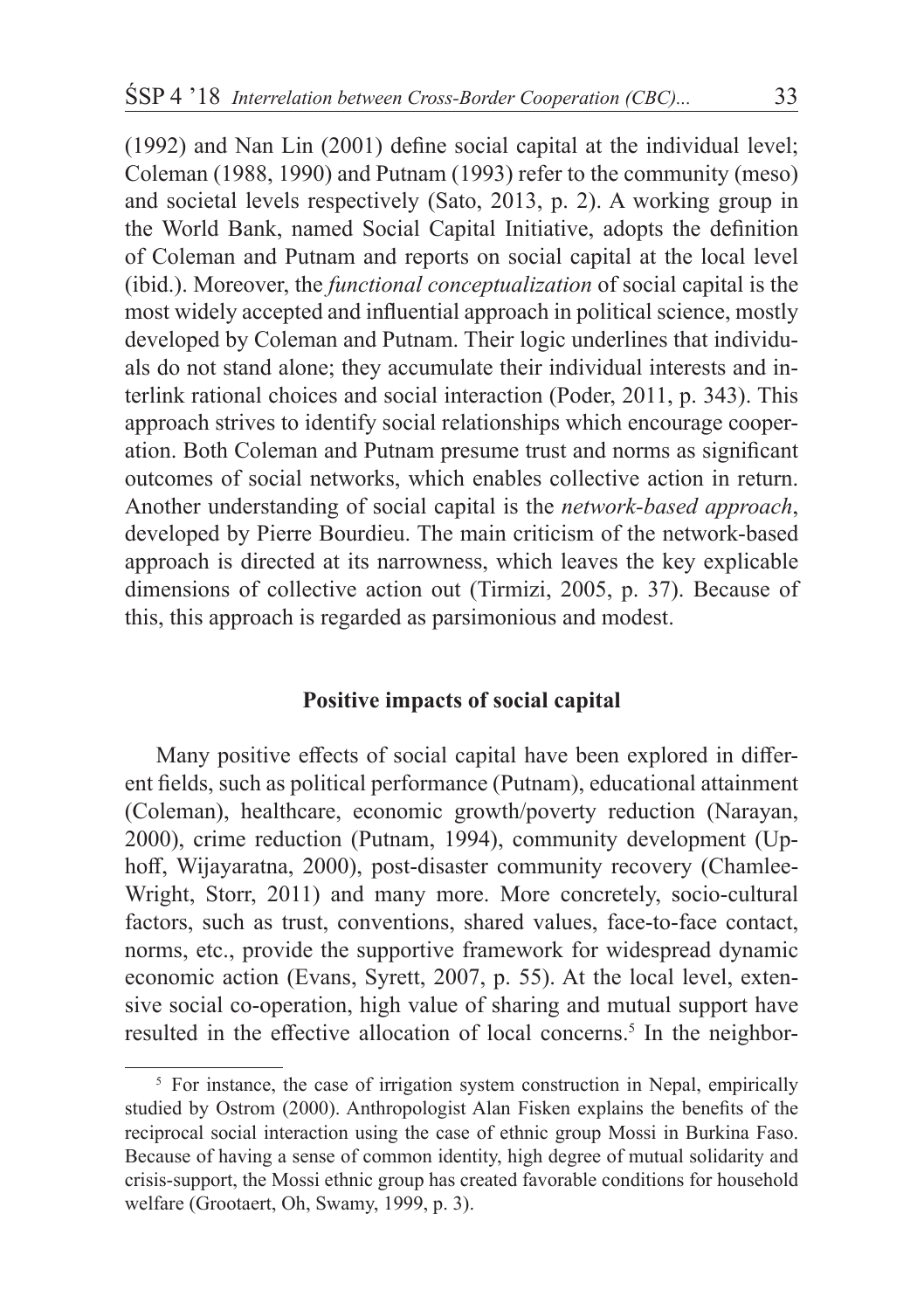hood context, social capital is associated with shared norms, reciprocity, daily interactions, trust and collective actions of residents (whether they are long-term/short-term stayers or newcomers). As Middleton and colleagues state: "social capital is seen as the foundation on which social stability and a community's ability to help itself are built; and its absence is thought to be a key factor in neighbourhood decline" (Kleinhans, Priemus, Engbersen, 2007, p. 1069). Putnam comments that a neighborhood with high levels of social capital will be better for a safe, clean and friendlier life (Putnam, 2000, p. 332). A basic level of trust is essential to create a favorable social climate in the neighborhood for positive interactions. Shared social norms and reciprocity make residents' behavior predictable and encourage them to invest in neighborhood-based social capital, partly to protect their investments. Researchers have identified a strong correlation between social capital and community resilience (Chamlee-Wright, Storr, 2011, p. 266).

Other significant positive effects could be empirically observed between social capital and democracy.<sup>6</sup> Theorists have argued that if a country has a dynamic associational life, it supports democracy. Where citizens frequently interact and trust each other, their relationships enforce democratization and provide the ground for citizens to take part in politics (Paxton, 2002, p. 254–56).

Regarding the debates on whether social capital is created intentionally or unintentionally, most scholars describe social capital as a result of unintentional activities, but Burt (1992) and Lin (2001) argue that actors intentionally strive to create social networks and to improve their status. Social capital is frequently a by-product of the direct (for instance, state support for educational programs) and indirect (for example, providing public safety) involvement of governments. When the functions are not distributed/delegated (no decentralization) and the state performs the activities that should be carried out by CSOs or the private sector, it affects the formation of social capital in a negative way. Also, social enterprises are seen as effective creators of social capital, because of the building up of the social services which require close relationships and commitment of partners, volunteers and other actors in a local cultural context (Evans, Syrett, 2007, p. 60).

<sup>6</sup> Some quantitative studies are mainly focused on the concepts such as civic culture and say little on the direct measurement of associational life and democracy (Paxton, 2002).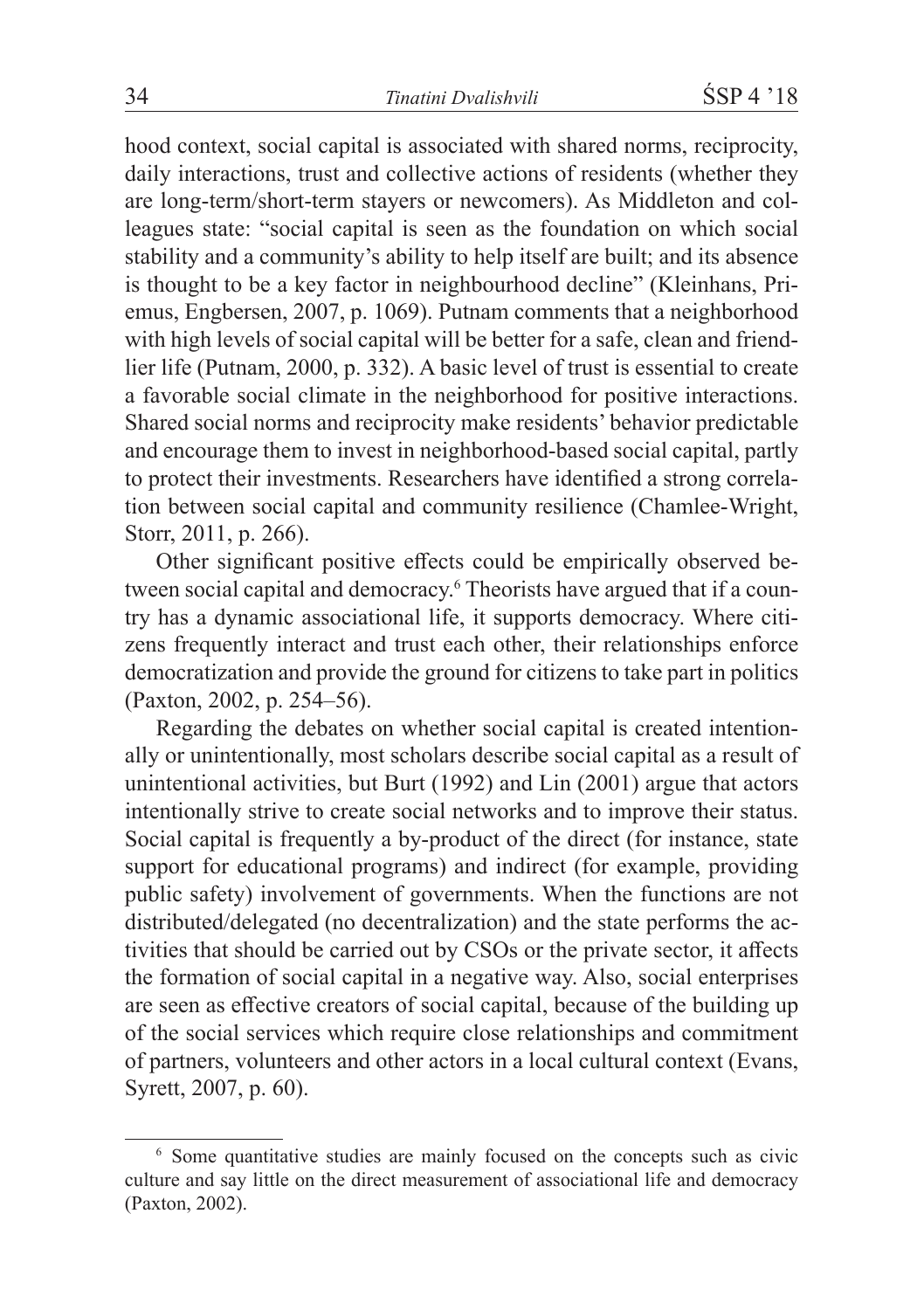## **Variations of social capital**

Social capital takes many forms. The most common types of social capital include: structural and cognitive; bridging, bonding, linking; weak and strong; horizontal and vertical; formal and informal, transnational and 'politically relevant' (Bhandari, Yasunobu, 2009, pp. 497–500).

Uphoff (2000) delineates two interrelated types of social capital: structural and cognitive. As he underlines, these two types of social capital produce mutually beneficial collective behavior. The structural category is related to different forms of social organization (roles, rules, precedents, procedures and networks) that reciprocally enhance actions (Li, Ye, 2014; Evans, Syrett, 2007). Also, the cognitive category is associated with mental processes and ideas, reinforced by culture, ideology, norms, values, beliefs and attitudes that predispose people to collaborate (Uphoff, 2000, p. 219). Regardless of the fact that structural social capital is observable and extrinsic and cognitive capital is not, they are both interlinked and interdependent in practice (ibid.). Moreover, Uphoff differentiates various degrees of social capital: minimum social capital (no interest in others' welfare, seeking self-interest maximization at others' expense), elementary social capital (interest in own welfare and cooperation serves one's own advantage), substantial social capital (cooperation based on the common commitments and benefits to others), and maximum social capital (concern for the public good). He regards "mixed motive"-based social capital as the most beneficial, productive and sustainable, with a positivesum and long-lasting outcome (ibid., p. 230).

*Relational social capital* is linked to the personal relationships developed throughout the history of interactions between individuals. *Bridging social capital* includes the actual and potential resources embedded within the network of 'weak ties' (extensive and diverse low-density networks of acquaintances) and facilitates the broad identities and reciprocity among members. It refers to the relationships among people and groups who are not alike. *Bonding social capital* includes the actual and potential resources embedded within the network of 'strong ties' (friendships, classmates or colleagues), typically characterized by trust, intimacy and reciprocity (Levy, Peiperl, Bouquet 2013, pp. 322–324). *Linking social capital* unifies people with different backgrounds, experiences, locations and status. It connects communities with diverse agencies. *Linking* connects people to different political resources and economic institutions, and access to *linking social capital* is apparently central for well-being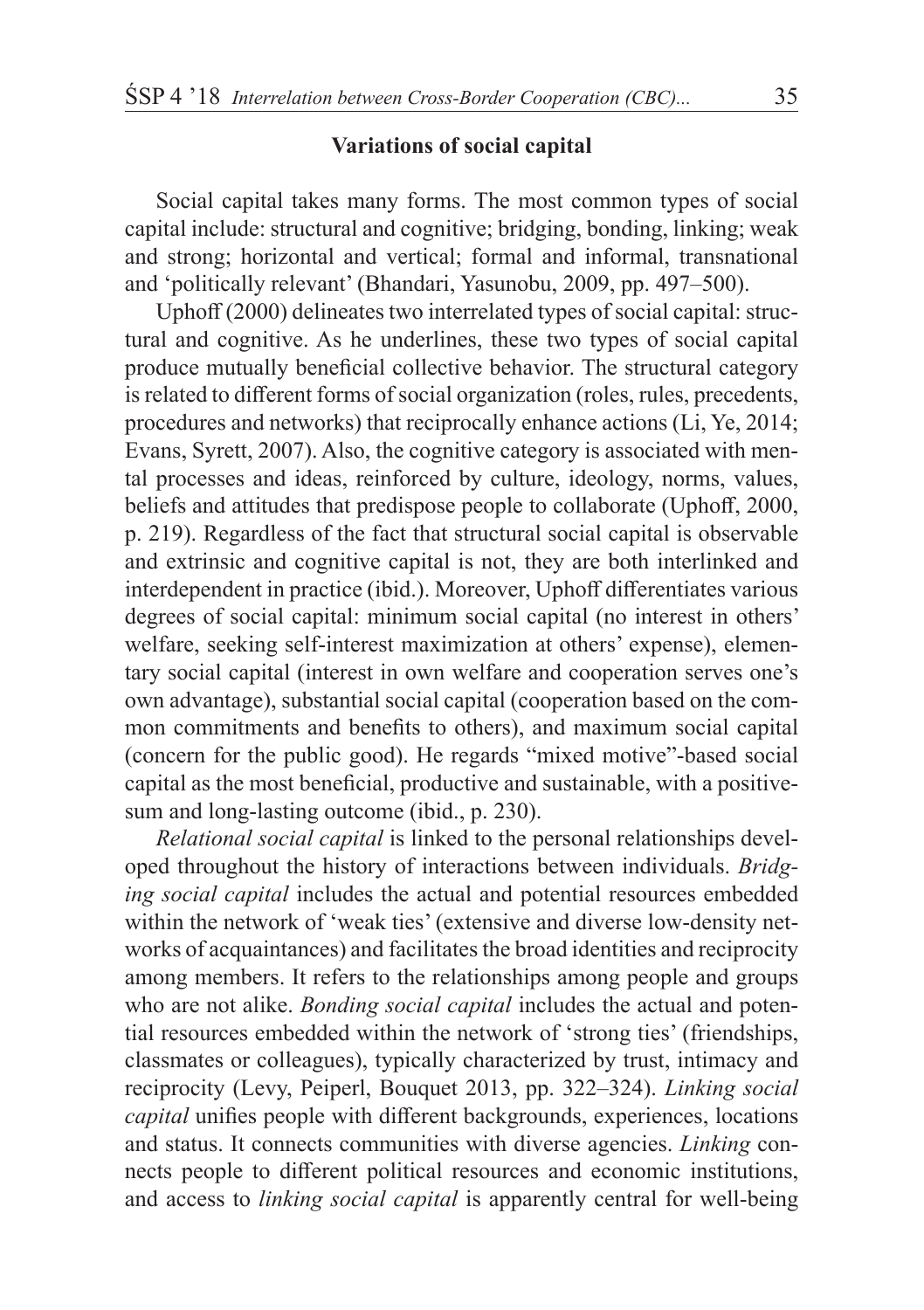(Woolcock et al., 2004, p. 4). *Transnational social capital* refers to the interaction of the cross-border networks, interlinking people and organizations, and both bridging and bonding social capital are integral elements of this (Yasin, Quoquab, Kamarudin, 2016, p. 56). *Strong* or *weak social capital* is related to well-built or fragile ties within the community. The *horizontal* type portrays the links between people with similar status, whereas *vertical social capital* clusters people belonging to different levels in the hierarchy together. *Formal social capital* involves participation in formally-constituted organizations (approach provided by Putnam) and *informal social capital* lies in the informal bonds connecting people (approach provided by Coleman and Bourdieu) (Pichler, Wallace, 2007, p. 424). Forms of social capital diverge widely across Europe. In the Nordic countries, participation in the formal organizations is well-developed (formal social capital), while the predominance of informal social capital has been identified in the Eastern and Central Europe (ibid., p. 426). Regarding the formal and informal capital, Pichler & Wallace formulate two propositions: 1) *complementarity of formal and informal capital* – when there are strong forms of participation in civil society, strong forms of social bonding and social support are also identified; and 2) *substitution of formal social capital by informal social capital* – when the participation in formal civil institutions is weak, stronger forms of informal networks and social support are expected.

The *politically relevant social capital* increases the likelihood that a citizen will be politically engaged and is generated through recurrent networks of social relations, as a consequence of political expertise and regular communication. The presence of politically relevant social capital guarantees "the achievement of certain ends that in its absence would not be possible" (La Due Lake, Huckfeldt, 1998, p. 569). Also, the results of collectively solved problems are frequently observed and touched on in daily life. Communities with high levels of social capital have all-embracing civic networks and trusting attitudes, which consequently expedites economic advance, education, confidence in institutions, etc. (Keele, 2005, p. 139).

Social capital is a measure of social cohesion. Social integration in Europe is marked as a result of transnational relationships between people. In this case, border regions play a key role. Transnationality refers to the crossing of bordering regions and creates the *transnational social capital*. *Transnational social capital* is a combination of actual and potential resources embedded within cross-border networks. This type of capital affects collective identity formation beyond the nation-state. According to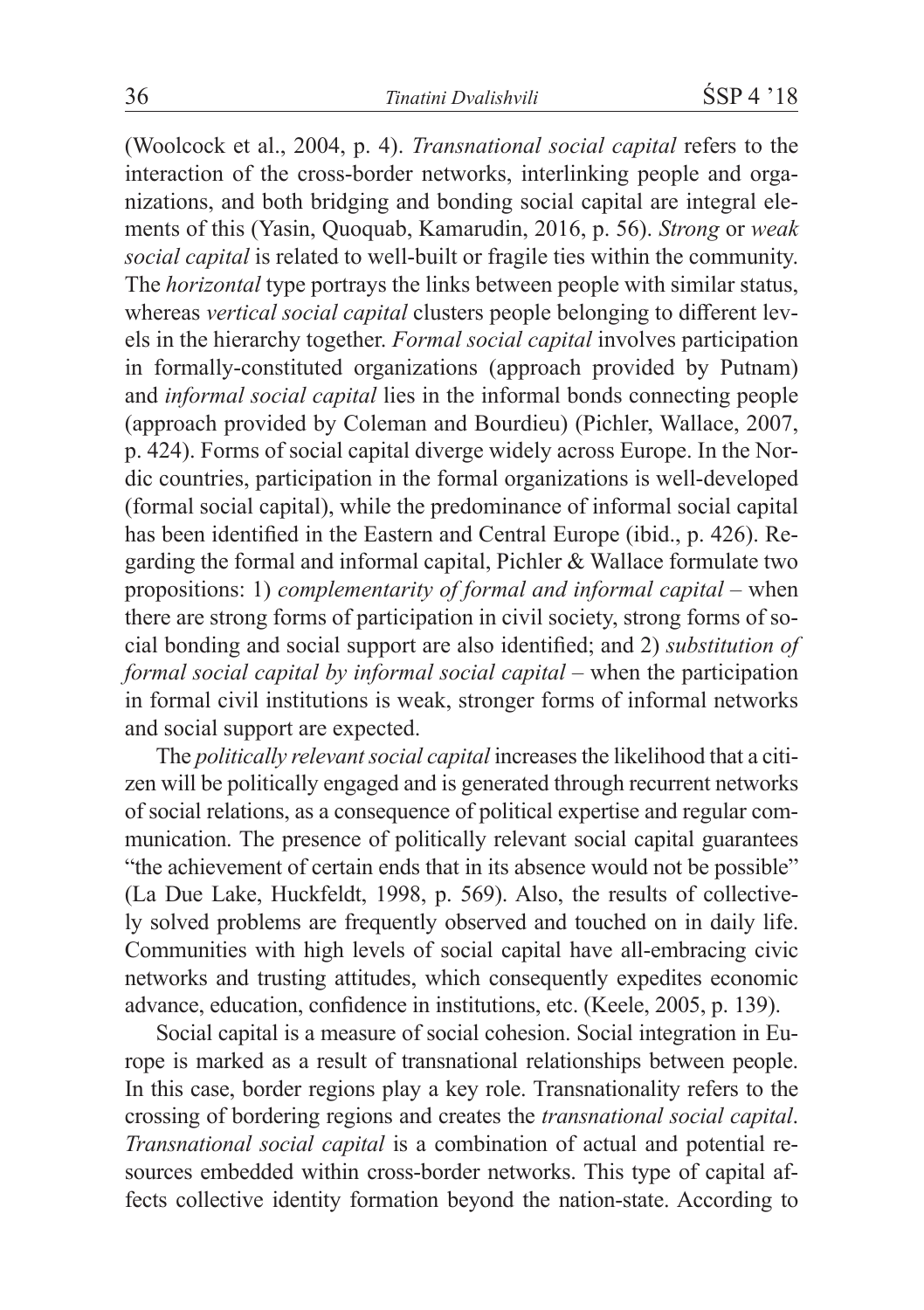Delhey, social integration in border areas mostly includes the transnational pair-wise connections, which are realized on the micro level, and depends on the coherence, trust, solidarity and attitude of the regional neighbors. Ripple et. al in *Crossing the Frontier*, underline that transnational social capital crosses the national borders and its emergence is fully related to the social and territorial opening of borders. In the cross-border context, bonding social capital contributes to the safety and well-being of individuals in alien locations, while bridging social capital facilitates access to the resources, and therefore they construct transnational social capital.

# **Accumulation and measurement of social capital**

The distinguishing characteristic of social capital is how it is accumulated. It is well-known that the creation and activation of social capital requires at least two people, and is both an *input* and *output* of the collective actions. As an *input*, social capital makes decision-making easy and predicts behavior among communities, reduces uncertainty and ambiguity between community members, provides resources, supports coordination and communication and facilitates quicker responses to any failure in the community (Tirmizi, 2005, pp. 23–24). As an *output*, social capital links community members together, exchanges information and creates more opportunities for stability, empowerment and development.

This raises debates as to how social capital could be measured. Putnam remarks: "since trust is so central to the theory of social capital, it would be desirable to have strong behavioral indicators of trends in social trust or misanthropy. I have discovered some such behavioral measures" (Gleaser et al., 2000, p. 812). Others refer to simpler methods of measurement, such as *reported social trust*. Gleaser and colleagues measure trust and trustworthiness by conducting trust experiments with monetary rewards ('Trust Game' and 'Envelope Drop'<sup>7</sup> ). More concretely, they

<sup>7</sup> The experiment 'Trust Game' was carried out among the undergraduates of Harvard University. Students were paired up and met. Then they were separated, and one of the pair sent money (from \$0 to 15) to his/her partner (receiver). The researchers doubled each dollar sent. The receiver could return money back to the sender. The logic of this game is similar to the reproduction of a public good. Also, the amount of money sent by a sender is a natural measure of trust. The sender trusts the 'recipient' to return a fair share of the amount he/she receives. The amount of money returned is a measure of trustworthiness. The logic of the second experiment, 'Envelope Drop', is that the en-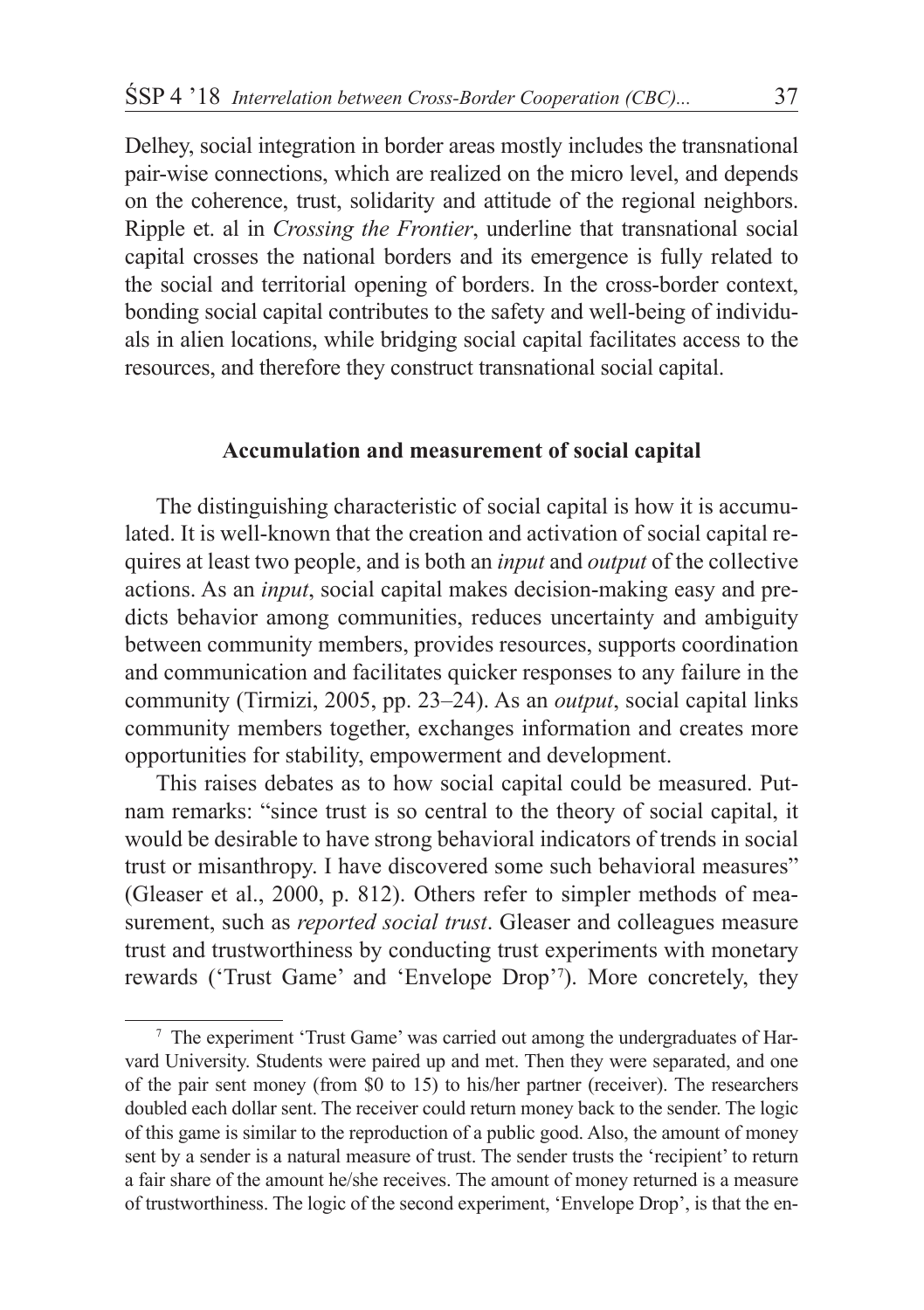measure subjects' attitudes, background characteristics (level of status/ organization membership) and social connectedness, individual and situational correlations with trust (Gleaser et al., 2000).

The empirical studies over the social reveal that it could be analyzed at both individual and collective levels. Referring to the geographical dimension, it could be studied at micro, meso and macro levels.

The analysis of social capital at the micro-level is developed by Putnam who described the associational life in Italy; Coleman focuses on the broader (meso) interpretation of social capital – relations among groups rather than individuals; and, the macro level of analysis by Douglass North and Mancur Olson outlines the influence of formalized institutions and structures over the patterns of social capital formation (see the diagram below) (Grootaert, Thierry van Bastelaer, 2001, p. 20).



In Seferiadis et al. (2015), Foley and Edwards remark that social resources could be organized at different levels of networks: dyads and informal networks, voluntary or faith-based associations, communities, cities, and national- or transnational-level social movements. As Rothstein (2003) comments, the theory of social capital facilitates the "unusual combination of macro-sociological structures with micro-level mechanisms" (Seferi-

velope with address and \$10 was intentionally dropped by a researcher. The experiment is trusting anonymous strangers to send the lost envelope (Gleaser et al., 2000).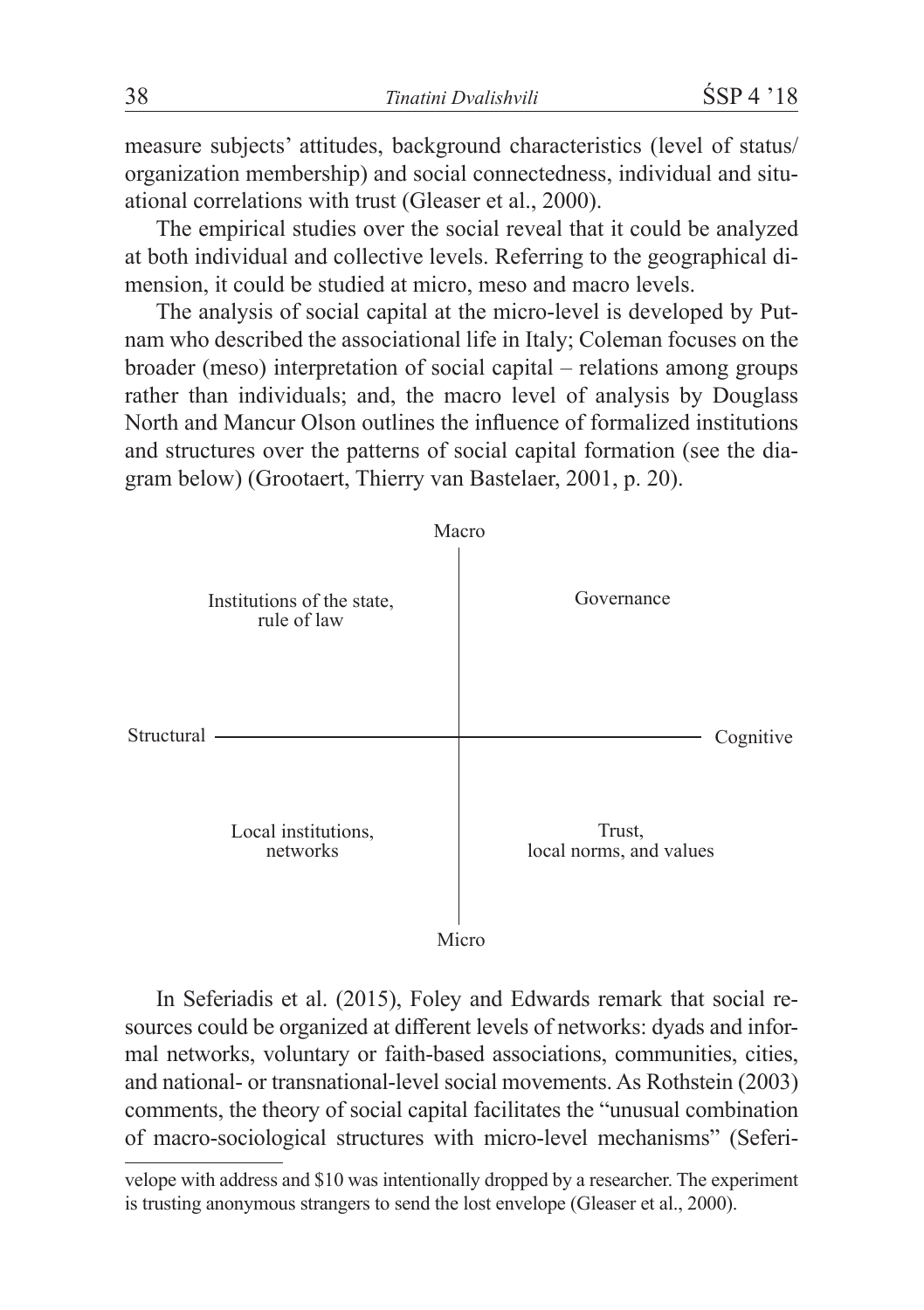adis et al., 2015, p. 173). In the classification of levels where social capital could be generated, Seferiadis and colleagues empirically explain how the development initiatives (micro-credit or fisheries management in Bangladesh, collective wash stations in Rwanda) at the micro level produce social capital. Firstly, they argue that the formation of social capital at the grassroots level is based on the following mechanisms: it primarily involves the facilitation of *physical social interaction*; secondly, *creation of structural platforms*<sup>8</sup> supports production of social capital by developing shared norms and a sense of belonging; thirdly, *civic literacy,* such as learning skills for successful cooperative actions, plays a crucial role in engaging in collaboration and, fourthly, an *ethos of mutuality* provides better management of common goals and strengthens social capital (ibid., pp. 178–181). Therefore, investing in these mechanisms triggers the production of different combinations of social capital, largely dependent on the micro-level context. The formation of social capital is illustrated below.



Figure 1. Social Capital in a Nation State: Micro to Macro Conditions **Source:** Castle, 2002, p. 341.

<sup>8</sup> Which make meetings and interactions easier.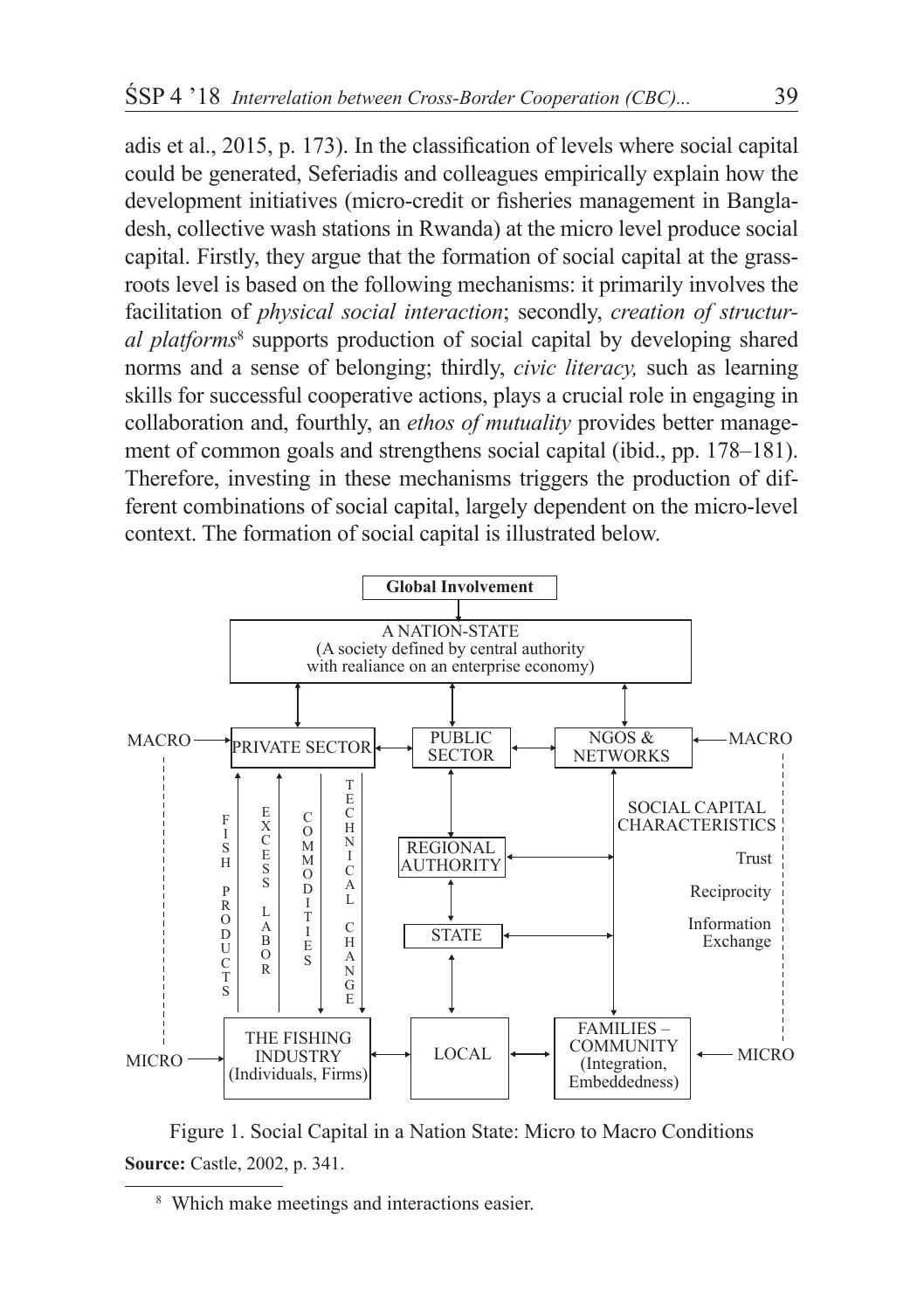'Bottom-up' development initiatives ('grassroots' initiatives, micro level) function within the social relationships between neighborhood communities and people with a common religion, and ethnic or familial ties. 'Topdown' development initiatives (state-society relations, macro level) imply the articulation of the needs, interests and resources of both sides. Uphoff underlines that 'top-down' efforts are needed to sustain and institutionalize 'bottom-up' development (Woolcock, 1998, p. 165; Woolcock et al., 2004, p. 3). Woolcock argues that diversity of developmental outcomes and sustained development comes from the interaction of both realms, which is not easy to achieve. Peter Evans (1996) argues that 'state-society synergy' (an active government and mobilized community) could mutually reinforce the development. The structure of synergic relations includes a combination of complementarity (mutually supportive actions between public and private sectors) and embeddedness (ties between citizens and public officials). The value of synergic strategies is evident; they can foster social capital, which is a powerful tool for development. Patrick Heller in his paper discusses the case of Kerala (India), and argues that the synergy of state intervention and class mobilization directly resulted in mutually reinforcing interactions, a high level of social development and successful redistributive reforms/ class coordination (Heller, 1997, p. 1066).

# **Strong linkage between cross-border cooperation and social capital formation**

The above discussion has clarified that social capital *requires* "an objective network of ties among individuals" and these ties must be trusting, reciprocal and emotionally positive (Paxton, 2002, p. 256). In view of that, cross-border cooperation has knitted historically hostile neighbors together at national, sub-national and local levels in Europe. In the EU, CBC has become a way of building trust between countries sharing common borders, and an integral part of both the formal and informal integration processes within the Union $^9$  (Grix, 2001, p. 6).

Scholars consider that social capital is relational, embedded in the social relationships. It interlinks communities across borders and, in general, leads

<sup>9</sup> Jonathan Grix emphasizes that *formal integration* is driven by policy-makers to create rules and common institutions, to work with or through them, to regulate, channel, redirect, encourage or to pursue common policies; and, *informal integration* is a matter of flows and exchanges, networks and interaction.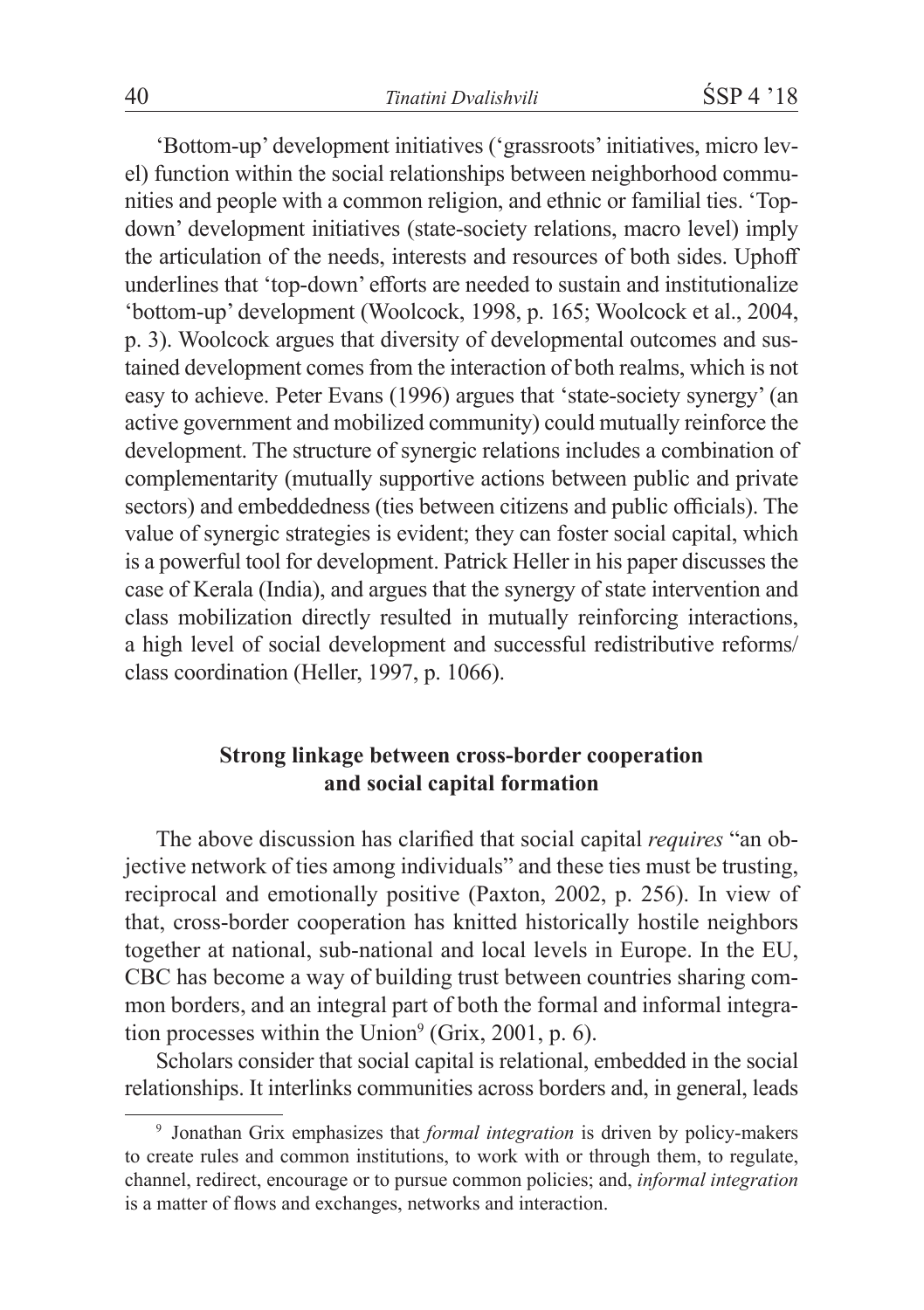to the better relationships between them. CBC fosters contacts and networks between communities, establishes common border-region identity, and generates social capital and mutual understanding on both sides of the borders.

The literature highlights favorable conditions, such as initial governmental input, local knowledge, common endeavor and effective communication to develop social capital (Mirwaldt, 2009, p. 5). CBC carries all supportive characteristics essential to generating it. More concretely, cooperation across borders implies the input of national, local and EU authorities, and the creation of the Euroregions is a good case. Secondly, the officials of the Euroregions are aware of the local concerns and all efforts contribute to building a trusting atmosphere for common endeavors. Thirdly, all stakeholders from both sides of the borders are involved in improving communication among the cross-border settings.

CBC generates many forms of *social capital*, which itself is vital to realizing collaborative initiatives on the ground locally. CBC *fits* both structural and cognitive categories of social capital. It certainly implies both 'embedded' (intra-community relations) and 'autonomous' (extracommunity links) social ties at the local level of interaction. As a unique phenomenon, CBC undoubtedly facilitates face-to-face or regular trusting relations between people or within associations (Putnam's logic). On the other hand, CBC creates CBRs (Euroregions), a structure of social relations in which social capital resides (Coleman's structure-centered approach). CBC generates assets for communities located on both sides of the border and leads to common commitments to all (substantial social capital). In practice, it unifies people and agencies with diverse backgrounds from either side of borders (linking social capital), refers to the cross-border networks (transnational social capital), and facilitates reciprocal interactions between people with similar characteristics ('bonding' social capital) and people with different identities ('bridging' social capital). Under the condition of CBC, community members are either participants of formally established cross-border regional organizations, governed by specific rules and procedures (formal social capital), or united through informal bonds and networking (informal social capital). Due to the fact that cooperation across borders is based on various common objectives and has a multi-functional nature, it generates the most beneficial and tenable 'mixed-motive based social capital'. The production of social capital encourages people to become more politically sensitive and concerned, and CBC may also facilitate interaction over political concerns and accelerate participation in traditional political activities.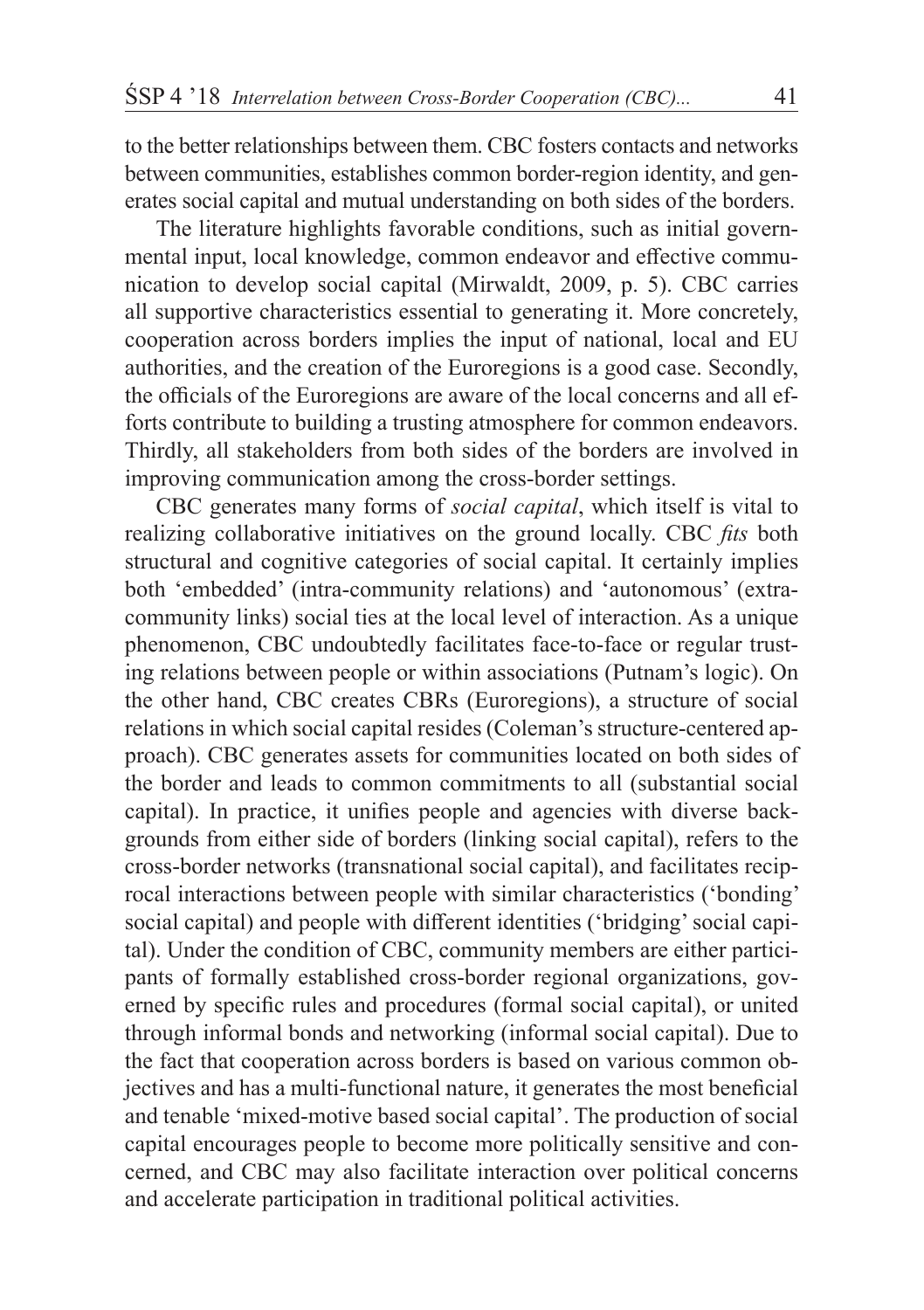The central idea of both the CBC and SC concepts is social interaction. It is a first step to producing social capital and a fundamental prerequisite to flourishing CBC. And, accordingly, mutual trust is an important variable for positive reciprocity and interaction, as "a society becomes jaded and mistrustful as levels of interpersonal trust decline" (Keele, 2005, p. 151). CBC brings people socially closer together, which raises the level of trust among them. And, Euroregions (EU cross-border regions), as a common cross-border authority, serve to deal with local troubles and increase transnational social capital.

CBC is a phenomenon which creates channels of social interaction across borders, and therefore it contributes to the mobilization of social capital at the local level. As a continuous process, CBC creates a favorable environment for both material (intensive economic exchange, establishment of local business enterprises, tourism development, job creation, etc.) and immaterial forms (trust, shared values, common identity, reciprocity, confidence in neighbors, predictability) of social capital. Through cooperation across borders, the border community residents get collaboratively involved in civic affairs and create collective goods accessible to all. Therefore, like social capital, we can identify CBC as a collectively-owned asset.

## **Conclusion**

To conclude the definitional discussion, all outstanding scholars mentioned have contributed to the explanations of multi-dimensional features, empirical effects, formation and characteristics of social capital. The concept is widely used to describe social phenomena, but there is still inconsistency and little consensus on its use and meaning (Reimer et al., 2008, p. 257). As a multi-sided phenomenon, it encircles social norms, values, trust, networks, relationships, interactions, institutions, and information exchange, active participation that facilitates collective actions, social cohesion and overall development. Any form of social capital, either material or non-material, cognitive or structural, linking, bonding and bridging, transnational, formal or informal, strong or weak, horizontal or vertical, generates profits for mutually beneficial collective action and development (Grootaert, Thierry van Bastelaer, 2001).

In my research, I conceptualize social capital as rooted in social relationships, coordinated with both structural and normative aspects. This research goes beyond the individualistic definition (e.g. Coleman) and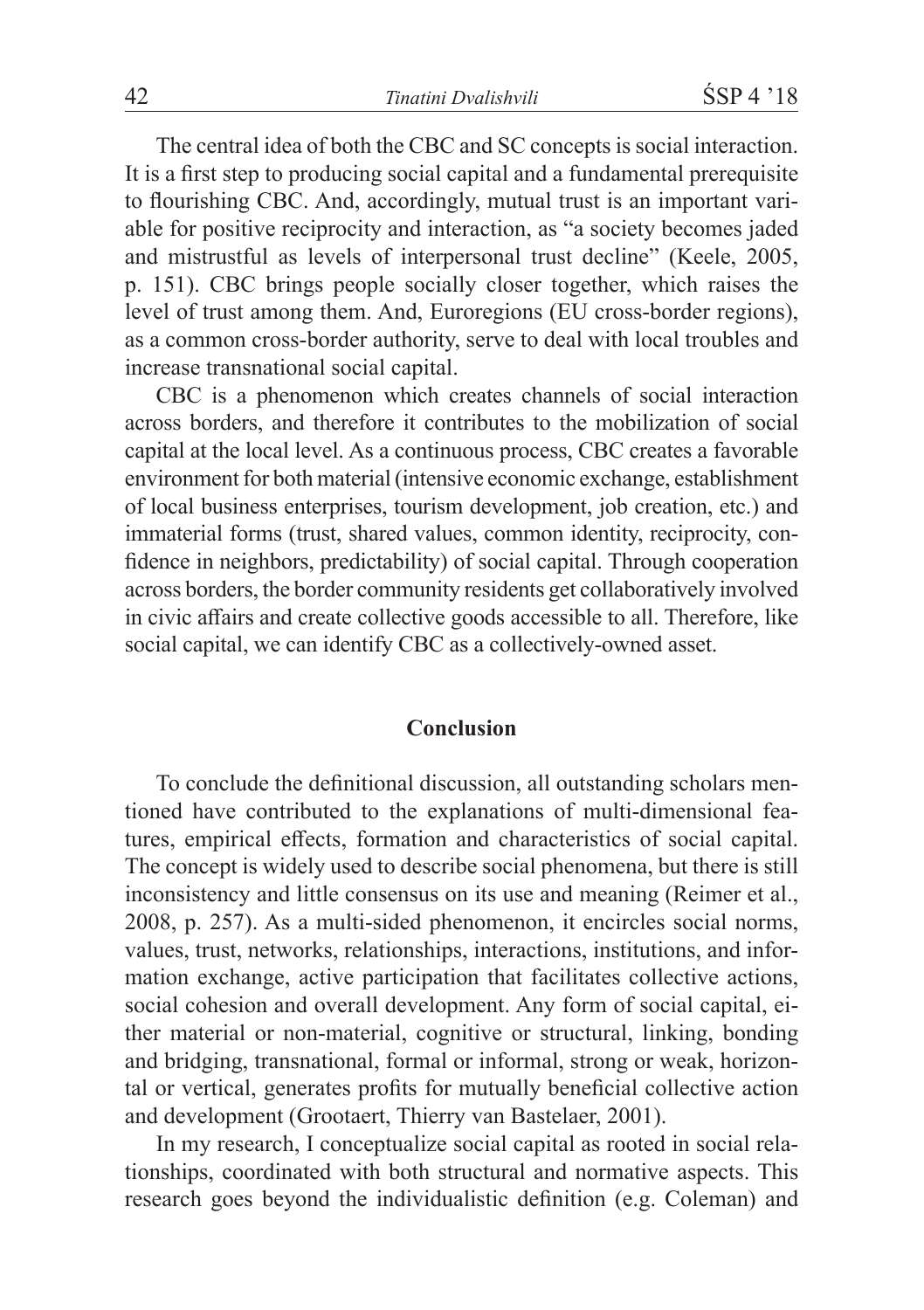recognizes social capital as norms and relations embedded in the social structures of communities, which enables them to act collectively and realize desirable objectives.

Social capital emerges as an outcome of everyday mutual interaction, based on shared values and reciprocity, and its 'stock' is strengthened by mutual contact. It is either the result of the networks of connections or embedded in social structures. The communities with a high stock of social capital are safer, cleaner, wealthier, more literate, and more often employed, and community members use resources more efficiently, resolve disputes more competently and promptly respond to members' needs (Woolcock, 1998).

Trust is a principal and crucial component of the social capital concept, which arises from the effective operation of norms. The degree of trust defines the level of social capital. It is fundamental for collective actions to perform community development policies. There is an empirical correlation between trust and group membership, collective behavior, economic growth and so on. On one hand, a high-trust society is better for keeping governments honest and efficient and, on the other hand, a society with strong political institutions strengthens trusting attitudes, and facilitates communities to act (Keefer, Knack, 2005b). The level of trust directly conditions economic prosperity and the degree of democracy in a community. In high-trust environments, transaction costs for education policy, democratic processes or economic productivity are noticeably lower than they are in the low-trust communities (Mirwaldt, 2009).

Social capital is accumulated at different levels and its size depends on the context itself. While some scholars discuss it as a property of communities, others are focused on the individual and relational levels. The spotlight of my research is focused on the production of social capital at the local level.

The successful implementation of CBC initiatives requires reciprocal collective activities, high levels of trust, and the development of solid cross-border networks and the establishment of common intentional authority. Such a scenario is possible under 'soft' border regimes, because they speed up transnational social interactions and generate many types of social capital (formal, informal, transnational, 'politically relevant,' strong, horizontal and vertical). Social capital operates through transborder relationships, and, accordingly, it reinforces information flows, common identity, mutual recognition, and collective actions and supports social credentials in a given cross-border area.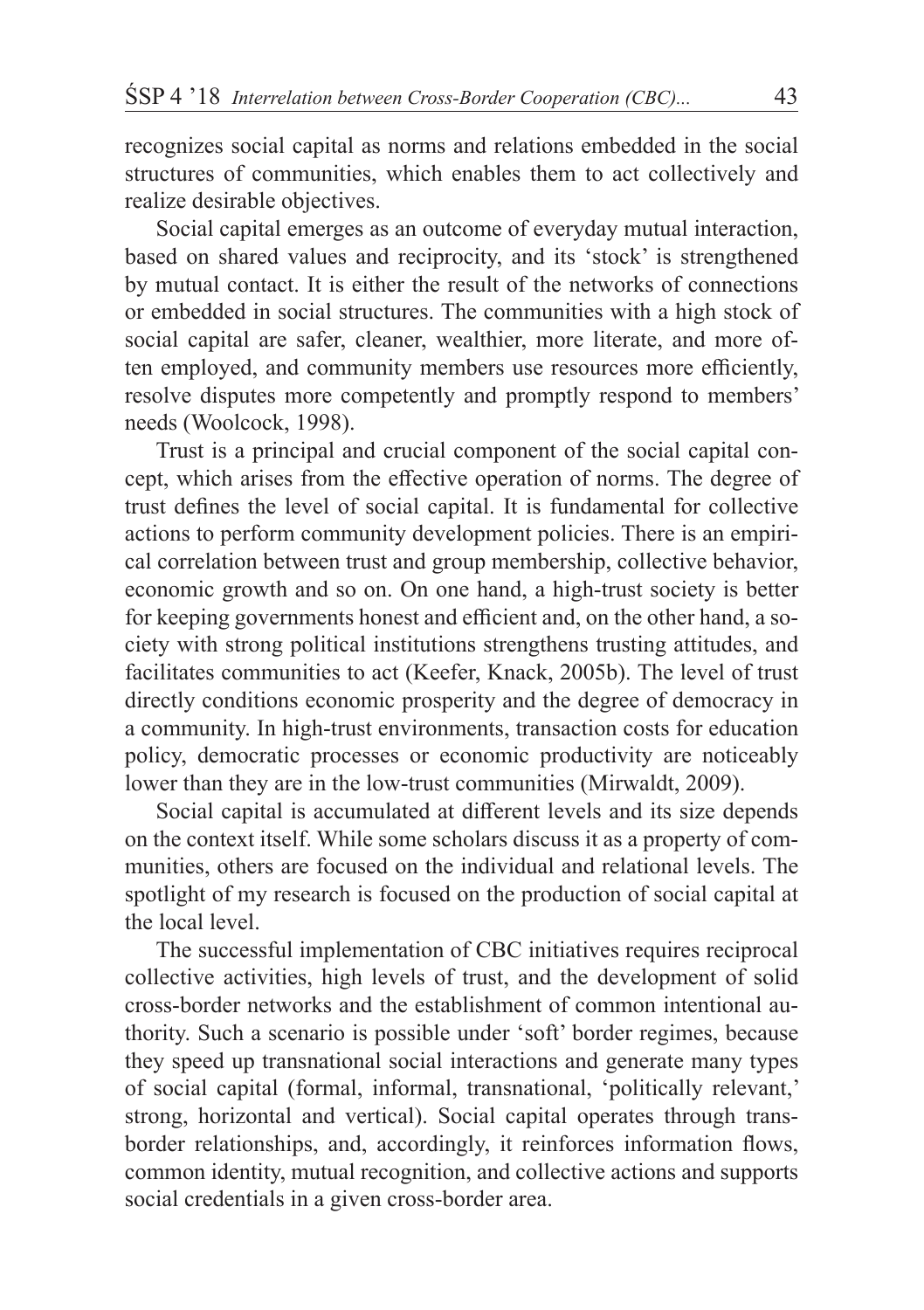### **Bibliography**

- Bhandari H., Yasunobu K. (2009), *What Is Social Capital? A Comprehensive Review of the Concept*, "Asian Journal of Social Science" 37 (3), pp. 480–510. doi:10.1163/156853109X436847.
- Bourdieu P. (1986). *The Forms of Capital*, in: *Handbook of Theory and Research for the Sociology of Education*, ed. J. Richardson, Greenwood, New York.
- Bourdieu P., Wacquant L. J. D. (1992), *An Invitation to Reflexive Sociology*, The University of Chigaco Press.
- Castle Emery N. (2002), *Social Capital- An Interdisciplinary Concept*, "Rural Sociology" 67 (3), pp. 331–349, doi:10.1111/j.1549-0831.2002.tb00107.x.
- Chamlee-Wright E., Virgil H. S. (2011), *Social Capital as Collective Narratives and Post-Disaster Community Recovery*, "The Sociological Review" 59 (2), pp. 266–82.
- Coleman J. S. (1988), *Social Capital in the Creation of Human Capital*, "American Journal of Sociology" 94, pp. 95–120.
- Coleman J. S. (1990), *Foundations of Social Theory*, The Belknap Press of Harvard University Press, Cambridge–Massachusetts.
- Evans M., Stephen Syrett (2007), *Generating Social Capital?*, "European Urban and Regional Studies" 14 (1), pp. 55–74, doi:10.1177/0969776407072664.
- Feldman T. R., Assaf S. (1999), *Social Capital: Conceptual Frameworks and Empirical Evidence: An Annotated Bibliography*, "Social Capital Iniciative," http:// siteresources.worldbank.org/INTSOCIALCAPITAL/Resources/Social-Capital-Initiative-Working-Paper-Series/SCI-WPS-05.pdf.
- Fukuyama F. (2001), *Social Capital, Civil Society and Development*, "Third World Quarterly" 22 (1), pp. 7–20, doi:10.1080/01436590020022547.
- Glaeser E., Laibson D., Sacerdote B. (2002), *An Economic Approach to Social Capital*, "The Economic Journal" 112, pp. F437–F458, doi:10.2307/798456.
- Edward L. Glaeser, David I. Laibson, Jose A. Scheinkman, Christine L. Soutter
- Gleaser L. E., Laibson D. I., Scheinkman J. A., Soutter L. C. (2000), *Measuring Trust*, "The Quarterly Journal of Economics" 115 (3), pp. 811–46, http://links.jstor. org/sici?sici=0033-5533%2820008%29115%3A3%C811%3AMT%3E2.0. CO%3B2-P.
- Grix J. (2001), *Towards a Theoretical Approach to the Study of Cross-Border Cooperation*, "Perspectives," no. 17, pp. 5–13.
- Grootaert C., Oh G.-T., Swamy A. (1999), *The Local Level Institutions Study: Social Capital and Development Outcomes in Burkina Faso*, "Local Level Institutions, Working Paper, World Bank".
- Grootaert C., van Bastelaer T. (2001), *Understanding and Measuring Social Capital: A Synthesis of Findings and Recommendations from the Social Capital Initiative*, Center for Institutional Reform and the Informal Sector University of Maryland, doi: 10.1227/00006123-197907010-00058.
- Hanifan L. J. (1916), *The Rural School Community Center*, "The Annals of the American Academy of Political and Social Science" 67, pp. 130–38.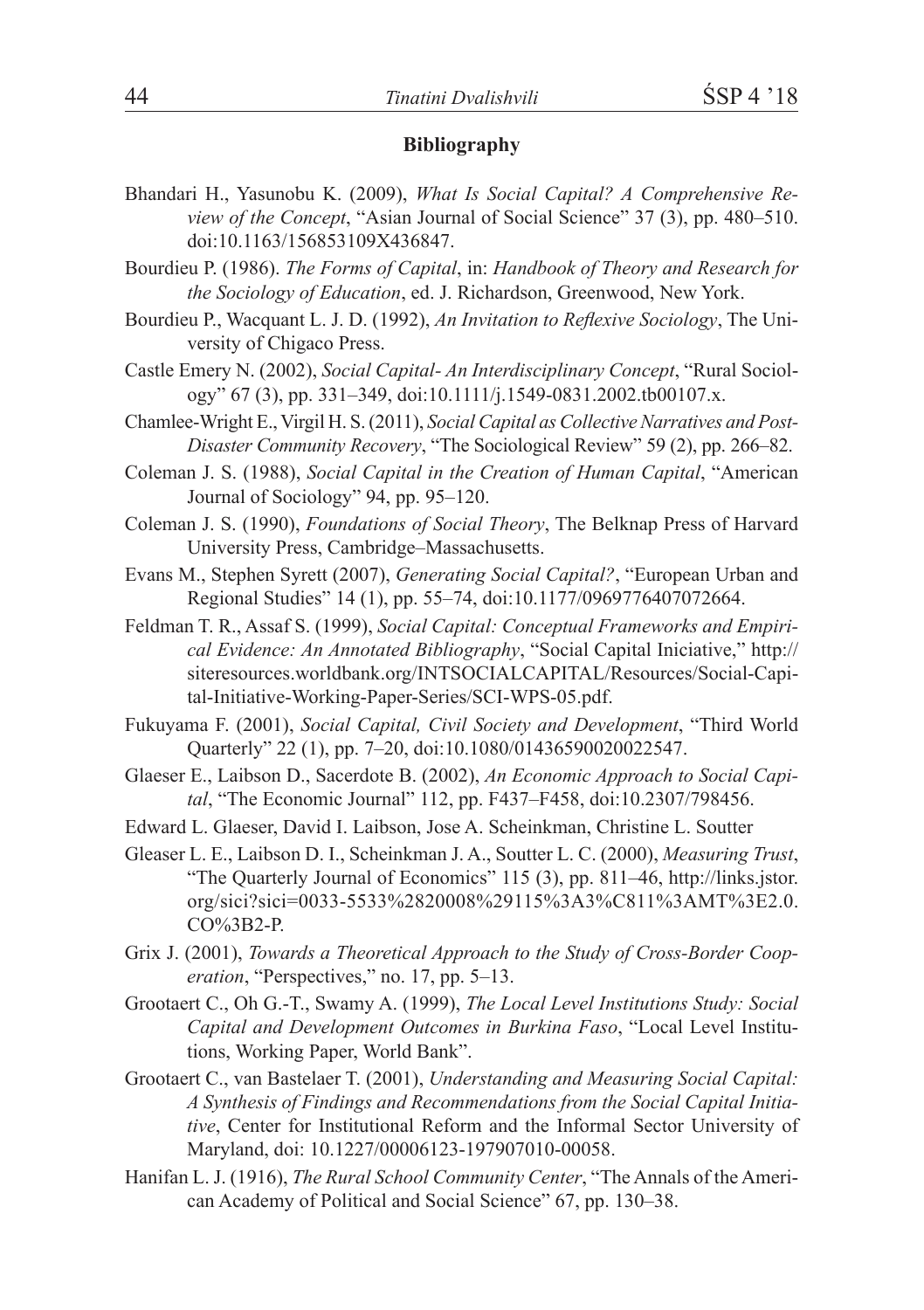- Heller P. (1997), *Social Capital as a Product of Class Mobilization and State Intervention: Industrial Workers in Kerala, India*, in: *State-Society Synergy: Government and Social Capital in Development*, ed. P. Evans, University of California, GAIA Research Series, Berkeley, pp. 48–85.
- Keefer P., Knack S. (2005a), *Social Capital, Social Norms, and the New Institutional Economics*, in: *Handbook of New Institutional Economics*, pp. 701–726. doi: 10.1007/0-387-25092-1\_28.
- Keefer P., Knack S. (2005b), *Social Capital, Social Norms and the New Institutional Economics*, in: *Handbook of New Institutional Economics*, eds. C. Menard, M. M. Shirley, Springer US, Boston, MA, pp. 701–725, doi: 10.1007/0-387- 25092-1\_28.
- Keele L. (2005), *Macro Measures and Mechanics of Social Capital*, "Political Analysis" 13 (2), pp. 139–156. doi: 10.1093/pan/mpi008.
- Kleinhans R., Priemus H., Engbersen G. (2007), *Understanding Social Capital in Recently Restructured Urban Neighbourhoods: Two Case Studies in Rotterdam*, "Urban Studies" 44 (5/6), pp. 1069–1091, doi: 10.1080/00420980701256047.
- Knack S., Keefer P. (1997), *Does Social Capital Have an Economic Payoff? A Cross-Country Investigation*, "Quarterly Journal of Economics" 112 (4), pp. 1251–1288.
- La Due L. R., Huckfeldt R. (1998), *Social Capital, Social Networks, and Political Participation*, "Politcal Psychology" 19 (3), pp. 567–584.
- Levy O., Peiperl M., Bouquet C. (2013), *Transnational Social Capital: A Conceptualization and Research Instrument*, "International Journal of Cross Cultural Management" 13 (3), pp. 319–338, doi: 10.1177/1470595813485940.
- Li Y., Ye F. (2014), *Social Capital, Information Sharing and Performance. Evidence from China*, "International Journal of Operations & Production Management" 34 (11), pp. 1440–1462, doi: 10.1108/IJOPM-03-2013-0132.
- Lin N. (1999), *Building a Network Theory of Social Capital*, "Connections" 22 (1), pp. 28–51, doi: 10.1108/14691930410550381.
- Mirwaldt K. (2009), *The Small Projects Fund and Social Capital Formation in the Polish-German Border Region: An Initial Appraisal*, "European Policy Research Paper," no. 68, Glasgow.
- Ostrom E. (1999), *Social Capital: A Fad or a Fundamental Concept?*, "Social Capital: A Multifaceted Perspective" 218.
- Paxton P. (2002), *Social Capital and Democracy: An Interdependent Relationship*, "American Sociological Review" 67 (2), pp. 254–277.
- Pichler F., Wallace C. (2007), *Patterns of Formal and Informal Social Capital in Europe*, "European Sociological Review" 23 (4), pp. 423–435, doi: 10.1093/ esr/jcm013.
- Poder T. G. (2011), *What Is Really Social Capital? A Critical Review*, "The American Sociologist" 42 (4), pp. 341–367.
- Putnam R. (2000), *Bowling Alone: The Collapse and Revival of American Community*, Simon&Schuster Paperbacks, New York, https://books.google.ge/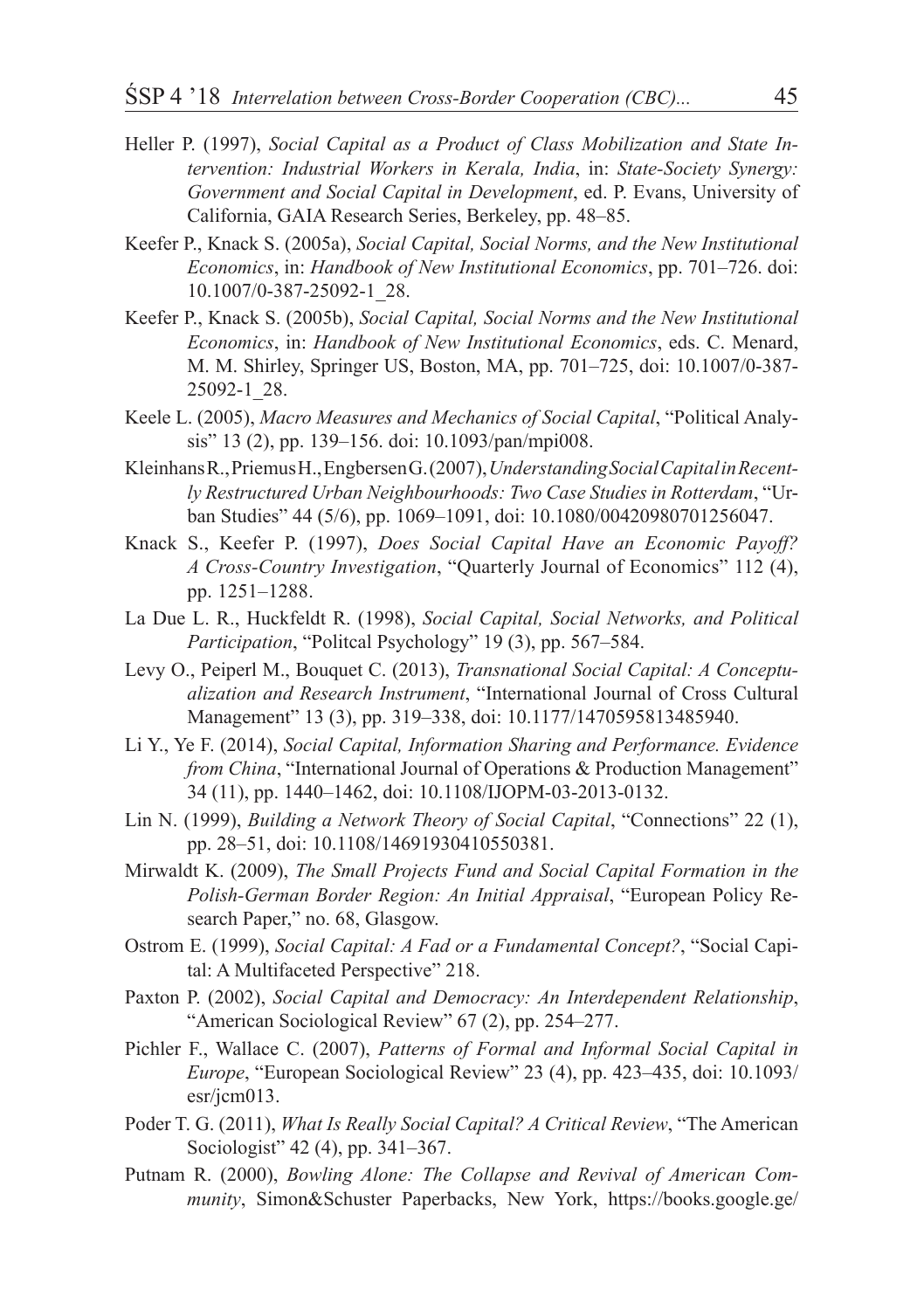books?id=rd2ibodep7UC&printsec=frontcover&source=gbs\_ge\_summary\_ r&cad=0#v=onepage&q&f=false.

- Putnam R. D. (1994), *Social Capital and Public Affairs*, "Bulletin of American Academy of Arts and Sciences" 47 (8), pp. 5–19.
- Reimer B., Lyons T., Ferguson N., Polanco G. (2008), *Social Capital as Social Relations: The Contribution of Normative Structures*, "The Sociological Review" 56 (2), pp. 256–274.
- Sato Y. (2013), *Social Capital*, "Sociopedia. ISA," pp. 1–10, doi: 10.1177/ 205684601374.
- Seferiadis A. A., Cummings S., Zweekhorst M. B. M., Bunders J. F. G. (2015), *Producing Social Capital as a Development Strategy: Implications at the Micro-Level*, "Progress in Development Studies" 15 (2), pp. 170–185, doi: 10.1177/1464993414565530.
- Tirmizi S. N. A. (2005), *The Contribution of Levels of Social Capital to Community Development*, Iowa State University.
- Uphoff N. (2000), *Understanding Social Capital: Learning from the Analysis and Experience of Participation*, in: *Social Capital. A Multifaceted Persp*ectiv, eds. P. Dasgupta, I. Seageldin, The International Bank for Reconstruction and Development, Washington DC.
- Uphoff N., Wijayaratna C. M. (2000), *Demonstrated Benefits from Social Capital: The Productivity of Farmer Organizations in Gal Oya, Sri Lanka*, "World Development" 28 (11).
- Woolcock M. (1998), *Social Capital and Economic Development: Toward a Theoretical Synthesis and Policy Framework*, "Theory and Society" 27, pp. 151–208.
- Woolcock M., Grootaert C., Narayan D., Nyhan Jones V. (2004), *Measuring Social Capital: An Integrated Questionnaire*, Washington D.C.
- WorldBank (2000), *The Place of Social Capital in Understanding Social and Economic Outcomes*.
- Yasin N. M., Quoquab F., Kamarudin S. (2016), *Transnational Social Capital, Business Model Design, and Firm's Growth in the Context of University Spin-off Companies*, "International Review of Management and Marketing" 6 (S4), pp. 53–60.

# **Związek między współpracą transgraniczną a kapitałem społecznym: ramy koncepcyjne**

#### **Streszczenie**

Artykuł analizuje dyskusję na temat definicji kapitału społecznego, aby wykazać jego wielostronny charakter. W odniesieniu do relacyjnego charakteru kapitału społecznego, artykuł traktuje go jako wynik współpracy transgranicznej. Podstawą ka